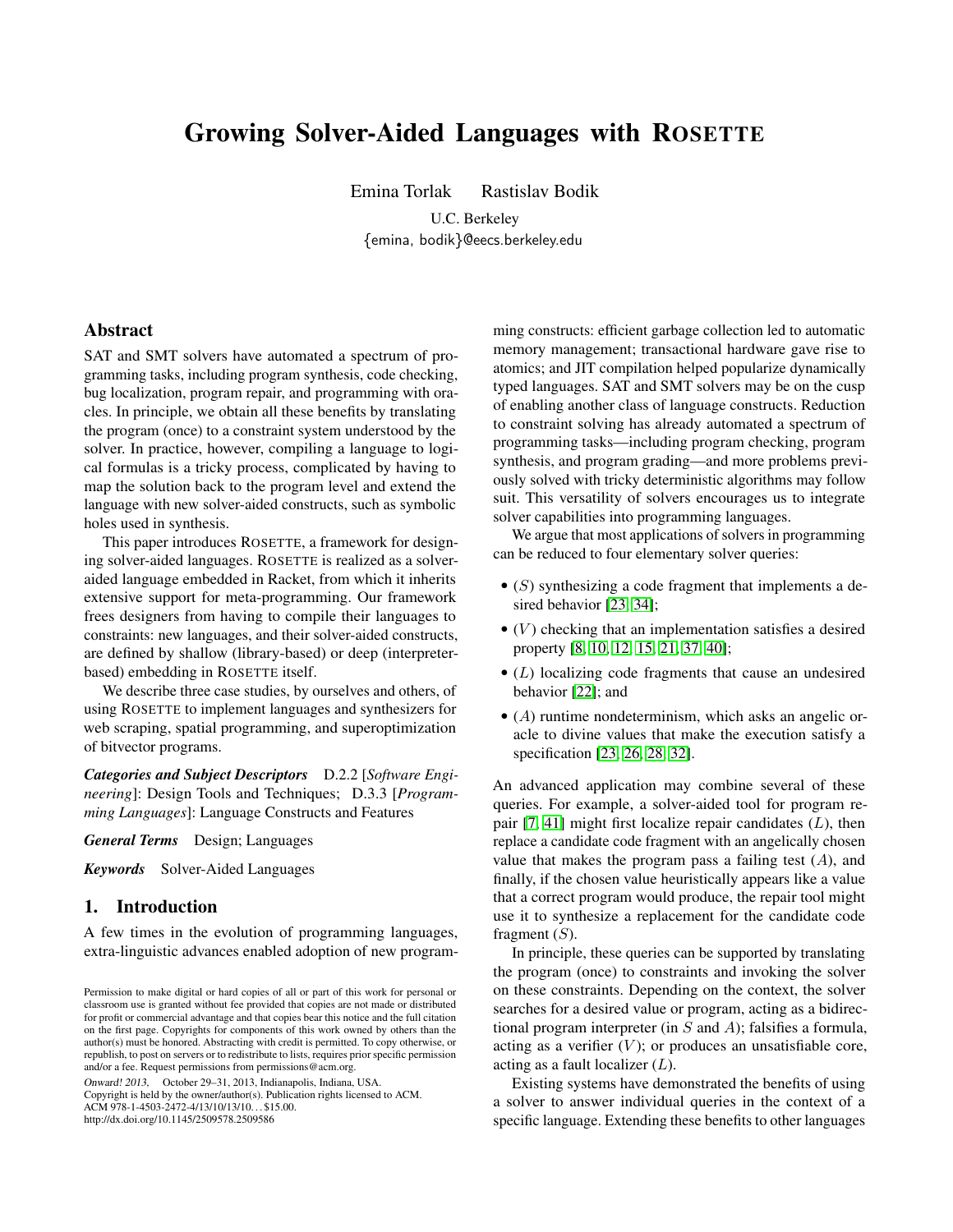requires development of a *symbolic compiler* from the new language to logic constraints. Compiling a language to logical constraints is a tricky process, additionally complicated by having to map the solution back to the program level and having to extend the language with solver-aided constructs, such as symbolic holes [\[34\]](#page-16-0) that define the space of candidate programs considered by a synthesizer.

This paper describes ROSETTE, a framework for construction of *solver-aided domain-specific languages* (SDSLs). ROSETTE is a small extension of Racket [\[39\]](#page-16-6) equipped with a symbolic compiler. Because ROSETTE is itself solver-aided, languages embedded into ROSETTE inherit the four queries, which frees language developers from having to write symbolic compilers and formulate low-level queries to a solver.

ROSETTE supports both shallow (library-based) and deep (interpreter-based) embedding of languages. One can even stack languages and synthesize an interpreter for the lower parts of the language stack. Along these lines, we show in Section [2](#page-1-0) how ROSETTE synthesizes rewrite rules for a compiler of circuit programs. We believe that this is the first synthesis of rewrites that does not require prior semantic axioms such as proof rules [\[38\]](#page-16-7).

The key design decision in ROSETTE is to compile only a small a subset of the host language (Racket) to constraints, and to grow this small *symbolic core* with a partial evaluator that simplifies non-core constructs prior to symbolic compilation. This architecture offers several new benefits:

- ROSETTE programs are free to use all Racket features, including its advanced object system and metaprogramming constructs such as macros, as long as these non-core constructs are partially-evaluated away prior to symbolic compilation. In our experiments, non-core constructs never leaked past the partial evaluator. Access to advanced language constructs thus eased construction of new languages without impacting the compilation to logic constraints.
- By dividing work between the partial evaluator and the symbolic compiler, we have enabled a simple implementation while offering a rich solver-aided language. Prior systems either symbolically compiled the entire language, leading to large implementations and/or limited languages [\[8,](#page-15-1) [12,](#page-15-3) [34\]](#page-16-0), or compiled only a tiny core without any support for growing it [\[23\]](#page-15-0).

While ROSETTE heavily relies on Racket's metaprogramming for both symbolic compilation and partial evaluation, ROSETTE's architecture can be easily realized in other languages too, as evidenced by recent work on embedding solver-aided features into Ruby [\[27\]](#page-15-9) and Scala [\[23\]](#page-15-0). After all, ROSETTE only requires that the operations in the symbolic core can be overridden or otherwise lifted to ROSETTE's custom versions. The operations outside the symbolic core remain unchanged.

Our group has used ROSETTE to implement several new solver-aided systems, including a programming model for ultra-low-power spatial architectures with synthesis-based program partitioning; a declarative SDSL for web scraping, with synthesis support for programming by demonstration; and a superoptimizer for bitvector programs. Two of these systems have been prototyped by senior undergraduate and firstyear graduate students—all first-time users of ROSETTE—in just a few weeks. In contrast, the same students needed an entire semester to build prototypes of analogous SDSLs from scratch, without the help of ROSETTE. The key productivity benefits came from not having to build a symbolic compiler.

We present main ideas behind ROSETTE in Section [2,](#page-1-0) by showing how to grow a stack of tiny SDSLs with support for synthesis, verification, fault localization and angelic execution. We then present ROSETTE's semantics (Section [3\)](#page-8-0), describe some of the systems designed with our framework (Section [4\)](#page-10-0), and discuss related work (Section [5\)](#page-14-0). Section [6](#page-15-10) concludes the paper.

## <span id="page-1-0"></span>2. ROSETTE by Example

In this section, we illustrate how to construct solver-aided DSLs through embedding in a solver-aided host language. We demonstrate both shallow and deep embedding. Our host solver-aided language is ROSETTE, which is itself embedded in a (classical) host language Racket [\[39\]](#page-16-6).

Shallow embedding is demonstrated with a tiny DSL for specifying boolean circuits (Section [2.1\)](#page-1-1). Here, circuit programs are ordinary Racket functions, and we show that a Racket DSL can be equipped with solver-aided capabilities by a straightforward port to ROSETTE (Section [2.2\)](#page-2-0).

Next, we embed the circuit language deeply, which facilitates development of circuit transformers, *i.e.,* programs that rewrite circuit programs. We show that it is possible to synthesize and debug circuit transformers by asking ROSETTE to reason across three linguistic layers: circuit programs, their transformers, and their interpreters.

We show two styles of deep embedding: a lightweight version, which adopts ROSETTE's symbolic representation of circuits as its abstract syntax tree (Section [2.3\)](#page-5-0); and a full deep embedding, which constructs an explicit abstract syntax tree and symbolically quantifies over a space of trees, giving the transformation language the power to verify correctness of its programs on all circuits up to a bounded size (Section [2.4\)](#page-7-0).

### <span id="page-1-1"></span>2.1 Getting Started: A Circuit DSL in Racket

Consider the problem of building a tiny circuit language (TCL) for specifying boolean circuits, testing them on input-output pairs, and verifying that two circuits are equivalent on all inputs. TCL may be used in teaching, where it can demonstrate alternative circuits for a given boolean function, or in developing a boolean constraint solver, where it can test that circuit transformations change the structure (representation) of a circuit but not its boolean function.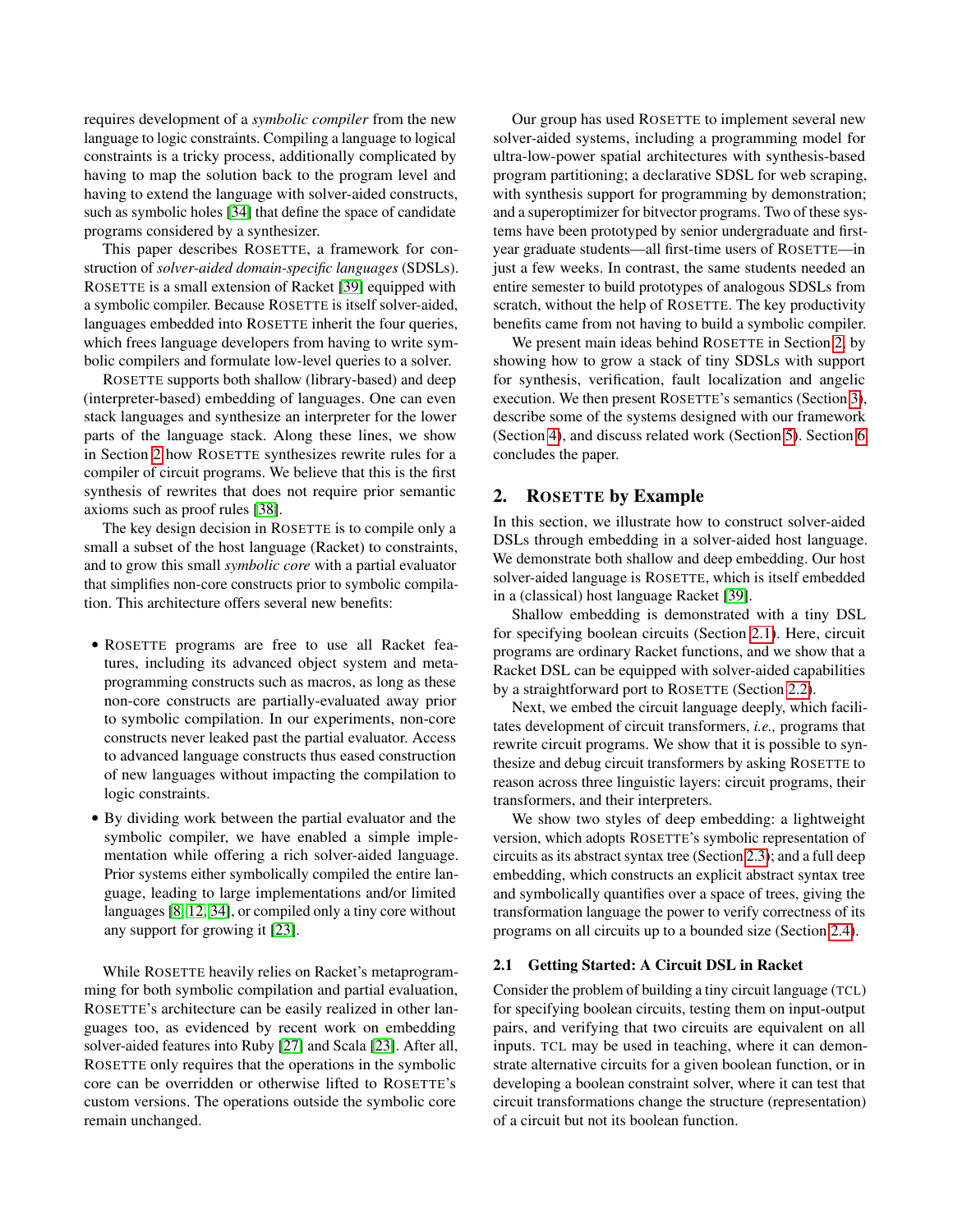```
1 #lang s-exp tcl
3 (define-circuit (xor x y)
4 (! (<=> x y)))
6 (define-circuit (RBC-parity a b c d)
      (xor (<=>a b) (<=c d)))9 (define-circuit (AIG-parity a b c d)
\frac{10}{11} \frac{66}{11}(! (& (! (& (! (& a b)) (& (! a) (! b)))))12 (! (&& (&& (! c) (! d)) (! (&& c d))))))
13 (! (&& (&& (! (&& a b)) (! (&& (! a) (! b))))
14 (&& (! (&& (! c) (! d))) (! (&& c d)))))))
16 (verify-circuit AIG-parity RBC-parity)
```
<span id="page-2-1"></span>

Figure [1](#page-2-1) shows a TCL program that verifies equivalence of two circuits, one presumably obtained by transforming the other. TCL is shallowly embedded in Racket and so TCL programs are valid Racket programs. TCL represents circuits as named first-class procedures that operate on boolean values and defines four built-in circuits  $($ !, <=>,  $\delta \delta$ , and | |), which are themselves Racket procedures. The language provides constructs for defining new circuits (define-circuit) and for verifying that two circuits are equivalent on all inputs (verify-circuit). Throughout this paper, we show DSL keywords in blue, and use boldface for keywords in the host language (be it ROSETTE or Racket).

The example program in Figure [1](#page-2-1) verifies that a paritychecking circuit, RBC-parity, is equivalent to its transformed variant, AIG-parity. The original circuit takes the form of a Reduced Boolean Circuit (RBC) [\[2\]](#page-15-11), and the transformed circuit is an And-Inverter Graph (AIG) [\[3\]](#page-15-12). RBCs represent boolean functions using negations and bi-implications. AIGs use only negations and conjunctions. Both representations were designed for use in solver-based tools  $[1, 6, 20]$  $[1, 6, 20]$  $[1, 6, 20]$ .<sup>[1](#page-2-2)</sup>

Figure [2](#page-2-3) shows an implementation of TCL in Racket. Lines 3–4 export (only) the TCL functionality to TCL programs along with a few boilerplate Racket primitives that make TCL a stand-alone language. The define-circuit construct is simply rewritten into a procedure definition. This syntactic abstraction is implemented with a Racket macro: when the syntactic *pattern* on line 6 is found in a TCL program, it is rewritten into the *template* on line 7, which happens to be a code fragment in the Racket language. The pattern variables id, in, and expr are substituted in the process. For example, the circuit definition (define-circuit (xor x y) (! (<=> x y)) ) is rewritten into  $(\text{define}(x \circ r \times y)$  ( $\div(\iff x \lor y)$ )). Ellipses in the macro allow the pattern variable in to match a variable number of arguments. The verify-circuit procedure (lines 9–14) checks the equivalence of two  $n$ -ary circuits by applying them to all possible combinations of  $n$  bits, and failing if they produce different outputs. The remaining procedures (lines 16–19) define the built-in circuits.

```
1 #lang racket
```

```
3 (provide ! && || <=> define-circuit verify-circuit
4 #%datum #%app #%module-begin #%top-interaction)
6 (define-syntax-rule (define-circuit (id in ...) expr)
      7 (define (id in ...) expr))
9 (define (verify-circuit impl spec)
10 (define n (procedure-arity spec))
      11 (for ([i (expt 2 n)])
12 (define bits (for/list ([j n]) (bitwise-bit-set? i j)))
13 (unless (eq? (apply impl bits) (apply spec bits))
14 (error "verification failed on" bits))))
16 (define (! a) (if a #f #t))
17 (define (&& a b) (if a b #f))
    (define (|| a b)
19 (define (<=> a b) (if a b (! b)))
```
<span id="page-2-3"></span>Figure 2. A shallow embedding of TCL in Racket

Executing the TCL program in Figure [1](#page-2-1) will attempt the verification. Since our RBC-parity and AIG-parity circuits are not equivalent, the verification fails on line 14 of Figure [2:](#page-2-3)

```
verification failed on (#f #f #f #f)
> (RBC-parity #f #f #f #f)
#f
> (AIG-parity #f #f #f #f)
#t
```
Because TCL is not solver aided, it misses several desirable features. First, the implementation of verify-circuit is inefficient. Based on exhaustive search, it will be slow on circuits with more than a few inputs. Second, TCL provides no automated support for localizing and fixing the bug in the AIG-parity circuit that was detected during verification. We add these features in the next subsection by developing  $TCL^+$ , a tiny circuit language that is solver-aided.

#### <span id="page-2-0"></span>2.2 Getting Symbolic: A Circuit SDSL in ROSETTE

Our first step toward a solver-aided circuit language,  $TCL<sup>+</sup>$ , is to embed TCL in the solver-aided ROSETTE language rather than in Racket. Using ROSETTE's symbolic values and *assertions* about program properties, we can formulate solver-aided *queries*. These queries will accelerate circuit verification as well as automatically locate and fix bugs in  $TCL^+$  programs.

*Embedding a language in* ROSETTE To embed TCL in ROSETTE, we replace the first line in Figure [2,](#page-2-3) namely the directive **#lang** racket that embeds TCL in Racket, with the following language declaration:

#### **#lang** s-exp rosette

With this change, our newly created SDSL,  $TCL<sup>+</sup>$ , continues to work exactly as its precursor (although we are not yet exploiting any solver-aided features of ROSETTE). The example program in Figure [1](#page-2-1) need not change at all, and its validity check still fails with the same error. Additionally, we will simplify Figure [2](#page-2-3) by omitting lines 16–19 because they define procedures already provided by ROSETTE.

<span id="page-2-2"></span><sup>&</sup>lt;sup>1</sup> They both also impose additional constraints on circuit structure, which we omit for the purposes of this paper.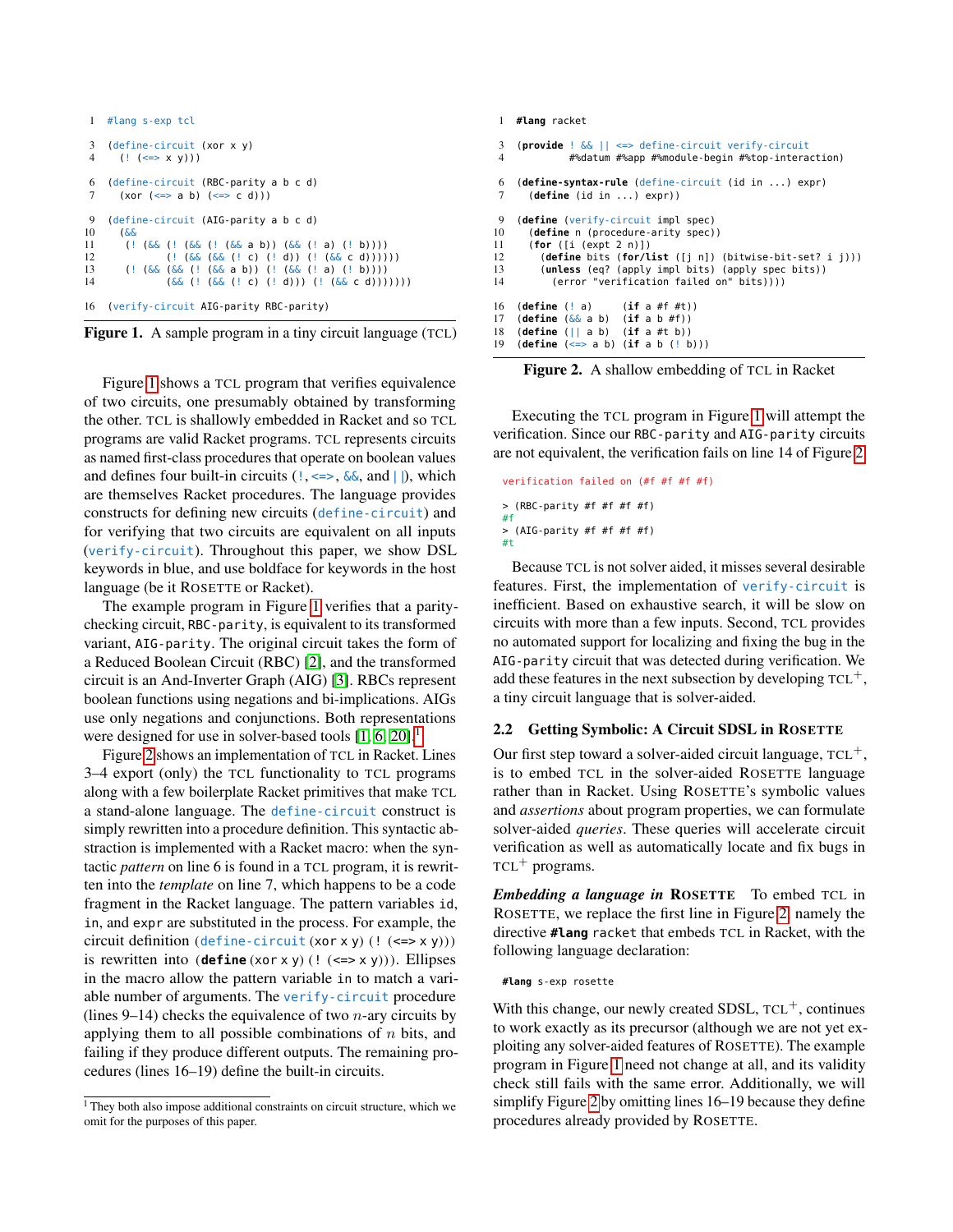*Symbolic constants* To take advantage of the solver-aided queries that  $TCL^+$  inherits from its host, we will need to introduce symbolic values into circuit programs:

> (**define-symbolic** b0 b1 b2 b3 boolean?)

This definition creates four symbolic constants of boolean type, and binds them to four Racket variables.

Symbolic constants can be used wherever concrete values of the same type can be used. For example, we can call a circuit procedure on our symbolic constants to obtain another symbolic value—a symbolic expression with those four constants in the leaves:

```
> (RBC-parity b0 b1 b2 b3)
(! (<=> (<-> b1 b0) (<-> b2 b3)))
```
ROSETTE actually provides two kinds of constructs for creating symbolic constants:

```
(define-symbolic id_1 ... id_k expr)
(\text{define-symbolic}* id_1 ... id_k expr)
```
The **define-symbolic** form creates k fresh symbolic constant of type *expr* and binds the provided program variables to their respective constants every time the form is evaluated (*e.g.,* in the body of a loop). But sometimes, it is desirable to bind a variable to a fresh symbolic value. This is accomplished by the **define-symbolic\*** form, which creates  $k$  streams of fresh constants, binding each variable to the next constant from its stream whenever the form is evaluated. The following example illustrates the semantic difference:

```
(define (static)
    (define-symbolic b boolean?)
    b)
 > (define (dynamic)
    (define-symbolic* n number?)
    n)
> (eq? (static) (static))
#t
> (eq? (dynamic) (dynamic))
(= n$0 n$1)
```
Booleans and numbers (more specifically, finite precision integers) are the only kinds of symbolic constants supported by ROSETTE. But because they are embedded in a programming language, they can be used to create symbolic instances of other data types. We will see an example of this in Section [2.4,](#page-7-0) where we use primitive symbolic constants to create a symbolic expression that represents all (abstract syntax) trees of bounded depth. (The trick is to use symbolic constants to control what tree is produced by a tree constructor.)

*Verification* With symbolic values as inputs, and *assertions* that specify desired properties of circuits applied to those inputs, we have all the necessary components to implement the four basic solver-aided queries for TCL<sup>+</sup>. For example, the following code accelerates verification of circuit programs  $(V)$  by querying the solver for an input on which a circuit and its transformation fail to produce the same output:

```
> (define counterexample
    (verify (assert (eq? (RBC-parity b0 b1 b2 b3)
                         (AIG-parity b0 b1 b2 b3)))))
> (evaluate (list b0 b1 b2 b3) counterexample)
 ( #t #t #t #f)> (RBC-parity #t #t #t #f)
#t
> (AIG-parity #t #t #t #f)
#f
```
The (**verify** *expr*) query exhibits the usual demonic semantics. It attempts to find a binding from symbolic constants to values that violates at least one of the assertions encountered during the evaluation of *expr*. Bindings are first-class values that can be freely manipulated by ROSETTE programs. We can also interpret any ROSETTE value with respect to a binding using the built-in evaluate procedure. In our example, the solver produces a binding that reveals an input (different from the one in Section [2.1\)](#page-1-1) on which the transformed circuit, AIG-parity, fails to behave like the original circuit, RBC-parity.

*Debugging* The solver can help localize the cause of this faulty behavior  $(L)$  by identifying a maximal set of program expressions that are *irrelevant* to the failure—even if we replaced all such expressions with values provided by an angelic oracle, the resulting program would still violate the same assertion. ROSETTE finds irrelevant expressions by computing the complement set, which we will call a *minimal unsatisfiable core* of the failure. Core expressions are collectively responsible for an assertion failure, in the sense that the failed execution can be repaired by replacing just one core expression (in addition to all irrelevant expressions) with a call to an angelic oracle. In general, there may be many cores for each failure. Still, every core contains at least one buggy expression. In practice, examining one or two cores often leads to the source of the error.

To activate solver-aided debugging (which is off by default due to overhead), we select a few functions as candidates for core extraction by changing their definitions to use the keyword **define/debug** instead of **define**. In our example, we would change the definition of AIG-parity to use **define/debug** instead of define-circuit, and invoke the debugger as follows:

```
> (define core
    (debug [boolean?]
            (assert (eq? (AIG-parity #t #t #t #f)
                           (RBC-parity #t #t #t #f)))))
> (render core)
(define/debug (AIG-parity a b c d)
  (&&
   (! (&& (! (&& (! (&& a b)) (&& (! a) (! b))))
   (! (&& (&& (! c) (! d)) (! (&& c d))))))
(! (&& (&& (! (&& a b)) (! (&& (! a) (! b))))
           (&& (! (&& (! c) (! d))) (! (&& c d)))))))
```
The (**debug** [*predicate* ] *expr*) query takes as input an expression whose execution leads to an assertion failure, and a predicate that specifies the dynamic type of the expressions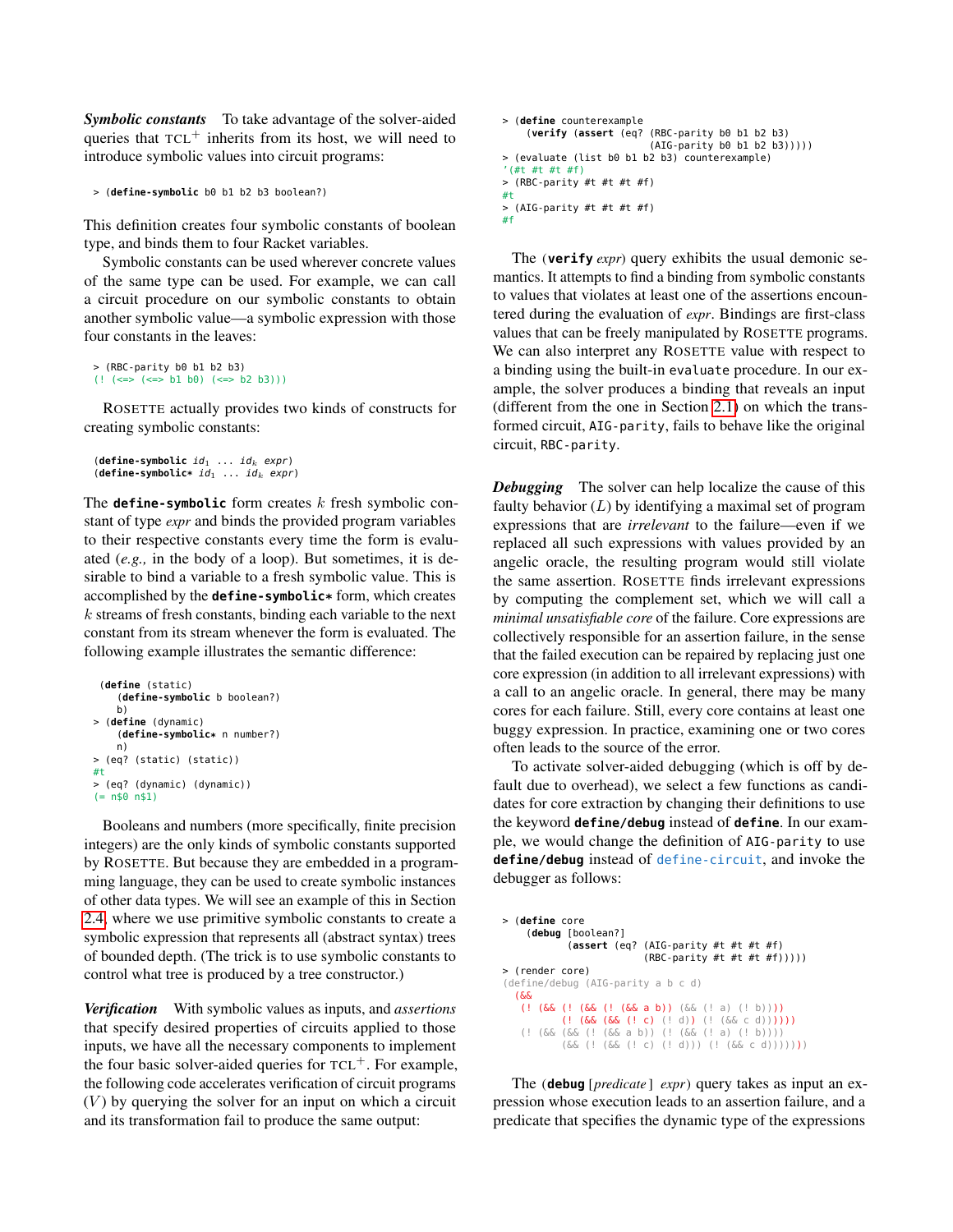to be considered for inclusion in the core.<sup>[2](#page-4-0)</sup> Cores are firstclass values and can be used for further automation (such as program repair), or visualized using the built-in render procedure. Given a core, render displays all procedures marked with **define/debug**, showing the core expressions in red and the irrelevant expressions in gray.

*Angelic execution* We are going to repair the circuit program with program synthesis, but first, we want to identify suitable repair candidates, *i.e.,* subexpressions that we will replace with a synthesized repair expression. To look for repair candidates, we will heuristically restrict ourselves to the identified minimal unsatisfiable core. (In general, successful program repair may need to involve more than just the identified core, or even the union of all cores, because a program may need to be completely rewritten to implement the desired function in the given language.) The heuristic we will use is to select as the repair candidate the largest subexpression from the core that the synthesizer can handle. This will increase the chance that the repair corrects the program on all inputs (which is the correctness condition we will use in synthesis).

The core that we have obtained in our example suggests several repair candidates for AIG-parity. For example, it may be sufficient to fix just the subexpression  $(\delta \delta a b)$ , or we may have to replace the entire first child of the circuit with a new expression. To test the former hypothesis, we ask whether the failure can be removed by replacing the subexpression with an angelically chosen value. If not, repairing this subexpression alone will not be sufficient; we will need to select a larger repair candidate.

To create an oracle, we replace  $(\&\&\ a\ b)$  with a call to the dynamic-choose procedure, which generates fresh symbolic values, $3$  and query the solver for a concrete interpretation of those values that saves our buggy execution from failing  $(A)$ :

```
> (define (dynamic-choose)
    (define-symbolic* v boolean?)
    v)
> (define-circuit (AIG-parity a b c d)
    (&&
     (! (&& (! (&& (! (dynamic-choose)) (&& (! a) (! b))))
             (! (&& (&& (! c) (! d)) (! (&& c d))))))
      (! (&& (&& (! (&& a b)) (! (&& (! a) (! b))))
(&& (! (&& (! c) (! d))) (! (&& c d)))))))
> (solve (assert (eq? (AIG-parity #t #t #t #f)
                         (RBC-parity #t #t #t #f)))))
solve error: no satisfying execution found
```
The (**solve** *expr*) query implements angelic semantics. It returns a binding from symbolic constants to concrete values, if any, that satisfies all assertions encountered during the evaluation of *expr*. We are using the streaming construct **define-symbolic\*** to create symbolic constants so that the oracle can produce distinct values if it is consulted multiple times during the execution, as is the case in the next example, where the circuit with the oracle is evaluated twice. In this case, the solver is unable to find a satisfying binding, proving that it is not sufficient to fix just the subexpression  $(\delta \delta a b)$ .

To test our second repair hypothesis, we replace the entire first child of AIG-parity with a call to dynamic-choose. The solver is now able to prevent failures on both failing inputs that we have identified. Therefore, we have found a promising repair candidate:

```
> (define-circuit (AIG-parity a b c d)
    (&&
     (dynamic-choose)
     (! (&& (&& (! (&& a b)) (! (&& (! a) (! b))))
            (&& (! (&& (! c) (! d))) (! (&& c d)))))))
> (solve
   (begin
     (assert (eq? (AIG-parity #t #t #t #f)
                  (RBC-parity #t #t #t #f)))
     (assert (eq? (AIG-parity #f #f #f #f)
                  (RBC-parity #f #f #f #f)))))
(model
 [dynamic-choose:v$0 #t]
 [dynamic-choose:v$1 #f])
```
The new **solve** query yields an angelic binding for the two symbolic constants generated by evaluating AIG-parity and therefore, dynamic-choose—on our two counterexample inputs. For AIG-parity to work correctly on the first input, the first child expression should produce #t. For the second input, it should produce #f.

*Synthesis* With the first child of AIG-parity as the repair candidate, we can now synthesize  $(S)$  a correct replacement for that child from a syntactic *sketch* [\[34\]](#page-16-0) of the desired repair. For example, the following sketch specifies that our repair is to be drawn from a grammar of Circuit expressions of depth  $k \leq 3$ , containing only the AIG operators and inputs to AIG-parity:

```
> (define-circuit (AIG-parity a b c d)
     (&&
      (Circuit [! \&0] a b c d #:depth 3)
       (! (&& (&& (! (&& a b)) (! (&& (! a) (! b))))
(&& (! (&& (! c) (! d))) (! (&& c d)))))))
```
Figure [3](#page-5-1) (lines 39-46) shows the definition of the Circuit grammar. We specify grammars with the help of two constructs: **choose**, which selects one of n expressions, and **define-synthax** (*i.e.,* "define synthesizable syntax"), which combines expression choices into a (recursive) grammar. The definition corresponds to the usual BNF specification:

```
Circuit := (unop (expr ... | (binop Circuit Circuit)))unop := op_1 | identitybinop := op_2 | \dots | op_k
```
We instantiate this generic grammar by providing a set of circuit operators, a set of terminals, and an upper bound on the depth of circuit expressions drawn from the grammar.

Constructs for specifying grammars, such as **choose** and **define-synthax**, are provided by a small utility library built on top of ROSETTE, using macros and symbolic values. For example, the **define-synthax** form is implemented as a macro-generating macro. It creates a grammar (macro) from a pattern that specifies the syntax of grammar instantiations,

<span id="page-4-0"></span><sup>&</sup>lt;sup>2</sup> If the predicate is too restrictive—for example, it rejects all values—or if the procedures selected for debugging are not causing the failure, the query will fail with the same assertion error as *expr*.

<span id="page-4-1"></span><sup>3</sup> Recall that the **define-symbolic\*** form creates a stream of fresh constants for each declared variable.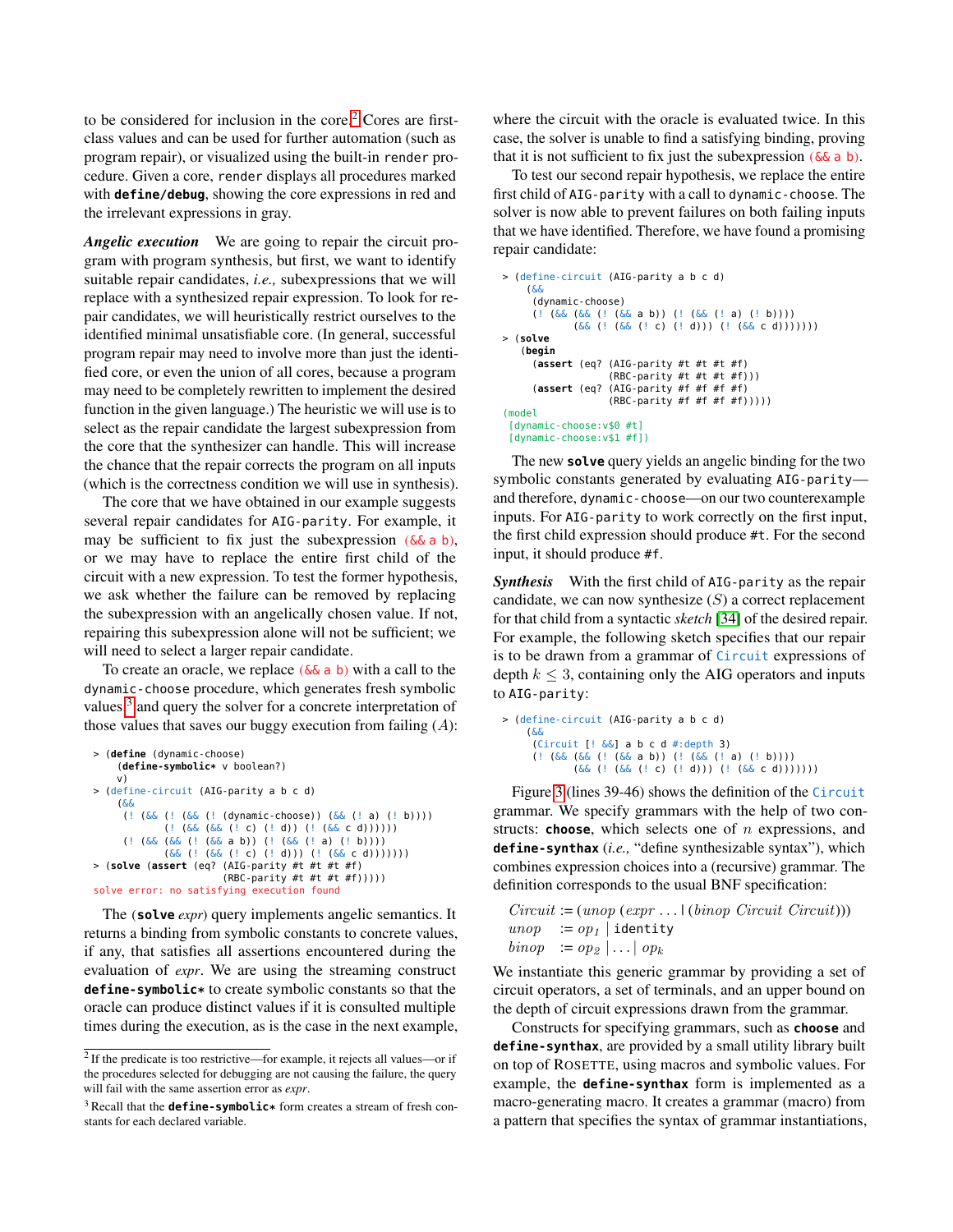a mandatory unrolling guard, and a template that specifies the body of the grammar. The unrolling guard helps ROSETTE determine when to stop expanding a given instantiation of the grammar. Our Circuit grammar guards the unrolling by decrementing an integer, but the guard can be any expression that evaluates to #f after a bounded number of unrollings. During the unrolling process, **define-synthax** introduces symbolic (boolean) constants to ensure that the expanded grammar captures all expressions of depth  $k$  or less, where  $k$ is the maximum number of unrollings allowed by the guard.

Given the sample sketch for repairing AIG-parity, we ask the solver to synthesize a repair as follows:

```
> (define model
    (synthesize
                  #:forall (list b0 b1 b2 b3)
    #:guarantee (assert (eq? (AIG-parity b0 b1 b2 b3)
                               (RBC-parity b0 b1 b2 b3)))))
> (generate-forms model)
(define-circuit (AIG-parity a b c d)
  (&&
   (! (&& (&& (! (&& d (! c))) (! (&& (! a) b)))
          (&& (! (&& c (! d))) (! (&& (! b) a)))))
   (! (&& (&& (! (&& a b)) (! (&& (! a) (! b))))
          (&& (! (&& (! c) (! d))) (! (&& c d)))))))
```
The synthesis query takes the form (**synthesize #:forall** *input* **#:guarantee** *expr*). Symbolic constants that do not appear in the *input* expression are called "holes" [\[34\]](#page-16-0). If successful, the query returns a binding from holes to concrete values that satisfies the assertions in *expr* for all possible bindings of the *input* constants. This corresponds to the classic formu-lation of synthesis [\[34\]](#page-16-0) as a  $\exists \vec{h} \forall \vec{i}. a_1(\vec{h}, \vec{i}) \wedge \ldots \wedge a_n(\vec{h}, \vec{i})$ problem, where  $\vec{h}$  denotes the holes,  $\vec{i}$  denotes the *input* constants, and  $a_j(\vec{h}, \vec{i})$  is an assertion reached during the evaluation of *expr*.

In our example,  $h$  consists of the symbolic constants introduced by the instantiation of the Circuit grammar in the AIG-parity sketch. Each unrolling of the grammar introduces one fresh hole, and each (**choose**  $e_1 \ldots e_n$ ) expression in the fully unrolled grammar introduces  $n - 1$  fresh holes. A binding for these holes encodes a completion of the sketch. We produce a syntactic representation of the completed sketch with the help of the utility function generate-forms.

 $TCL<sup>+</sup>$  Figure [3](#page-5-1) combines all of the facilities we have developed so far into a complete implementation of  $TCL<sup>+</sup>$ . The language provides a convenient domain-specific interface for formulating solver-aided queries about circuit programs. It is also compatible with our old TCL implementation—any TCL program can be ported to  $TCL<sup>+</sup>$  by simply changing its **#lang** declaration to tcl+.

#### <span id="page-5-0"></span>2.3 Getting Reflective: A Tiny Transformation SDSL

 $TCL<sup>+</sup>$  enables us to easily verify, debug and repair a circuit function against a reference implementation—for example, we repaired AIG-parity so that its behavior matches that of RBC-parity. But this does not fully address our original usage scenario, in which AIG-parity was the result of applying a circuit transformation procedure to RBC-parity. Ideally,

- 1 **#lang** s-exp rosette
- 3 (**require** rosette/lang/debug rosette/lib/tools/render 4 rosette/lib/meta/meta)
- 6 (**provide** (all-defined-out) ! && || <=> define/debug 7 #%datum #%app #%module-begin #%top-interaction 8 quote (for-syntax #%datum))
- 10 (**define-syntax-rule** (define-circuit (id in ...) expr) 11 (**define** (id in ...) expr))
- 
- 13 (**define** (dynamic-choose)
- 14 (**define-symbolic\*** v boolean?)  $v<sub>1</sub>$
- 
- 17 (**define** (symbolic-input spec) 18 (**for/list** ([i (procedure-arity spec)]) (dynamic-choose)))
- 20 (**define** (correct impl spec input) (assert (eq? (apply impl input) (apply spec input))))
- 
- 23 (**define** (verify-circuit impl spec)
- 24 (**define** input (symbolic-input spec))<br>25 (evaluate input (verify (correct imp 25 (evaluate input (**verify** (correct impl spec input))))
- 
- 27 (**define** (debug-circuit impl spec input)<br>28 (render (**debug** [boolean?] (correct im 28 (render (**debug** [boolean?] (correct impl spec input))))
- 30 (**define** (solve-circuit impl spec . inputs)
- 31 (**solve** (**for** ([input inputs]) (correct impl spec input))))
- 33 (**define** (synthesize-circuit impl spec)
- 34 (**define** input (symbolic-input spec))
- (generate-forms
- 36 (**synthesize #:forall** input #:guarantee<sup>(correct impl spec input))))</sup>
- 39 (**define-synthax** (Circuit [op1 op2 ...] expr ... #:depth d) 40 **#:assert** (>= d 0) 41 ([**choose** op1 identity] 42 [**choose** expr ..
- 
- 44 ([**choose** op2 ...] 45 (Circuit [op1 op2 ...] expr ... #:depth (**-** d 1))
- 46 (Circuit [op1 op2 ...] expr ... #:depth (**-** d 1)))]))

<span id="page-5-1"></span>Figure 3.  $TCL$ <sup>+</sup> in ROSETTE

we would like to detect and fix faults in the transformation procedure itself, not in a particular output of that procedure.

*Designing* TTL Figure [4](#page-6-0) shows an example program, implemented in a tiny transformation language (TTL), that demonstrates our original usage scenario. TTL extends  $TCL<sup>+</sup>$  with constructs for defining and implementing circuit transformation procedures, and with functions for formulating solveraided queries about these procedures. A circuit transformer takes as input an abstract syntax tree (AST) that represents the body of a circuit procedure, and it produces another AST that represents the body of a functionally equivalent circuit. The match form matches an AST against a sequences of clauses. Each clause consists of a pattern whose free variables are bound in the body of the clause, if the match succeeds. The result of the first successful match is returned, and none of the remaining clauses are evaluated. The underscore pattern matches any value.

In our example, the RAX procedure takes as input (an AST representation of) an RBC, and transforms it into an AIG by recursive application of three rewrite rules. The first two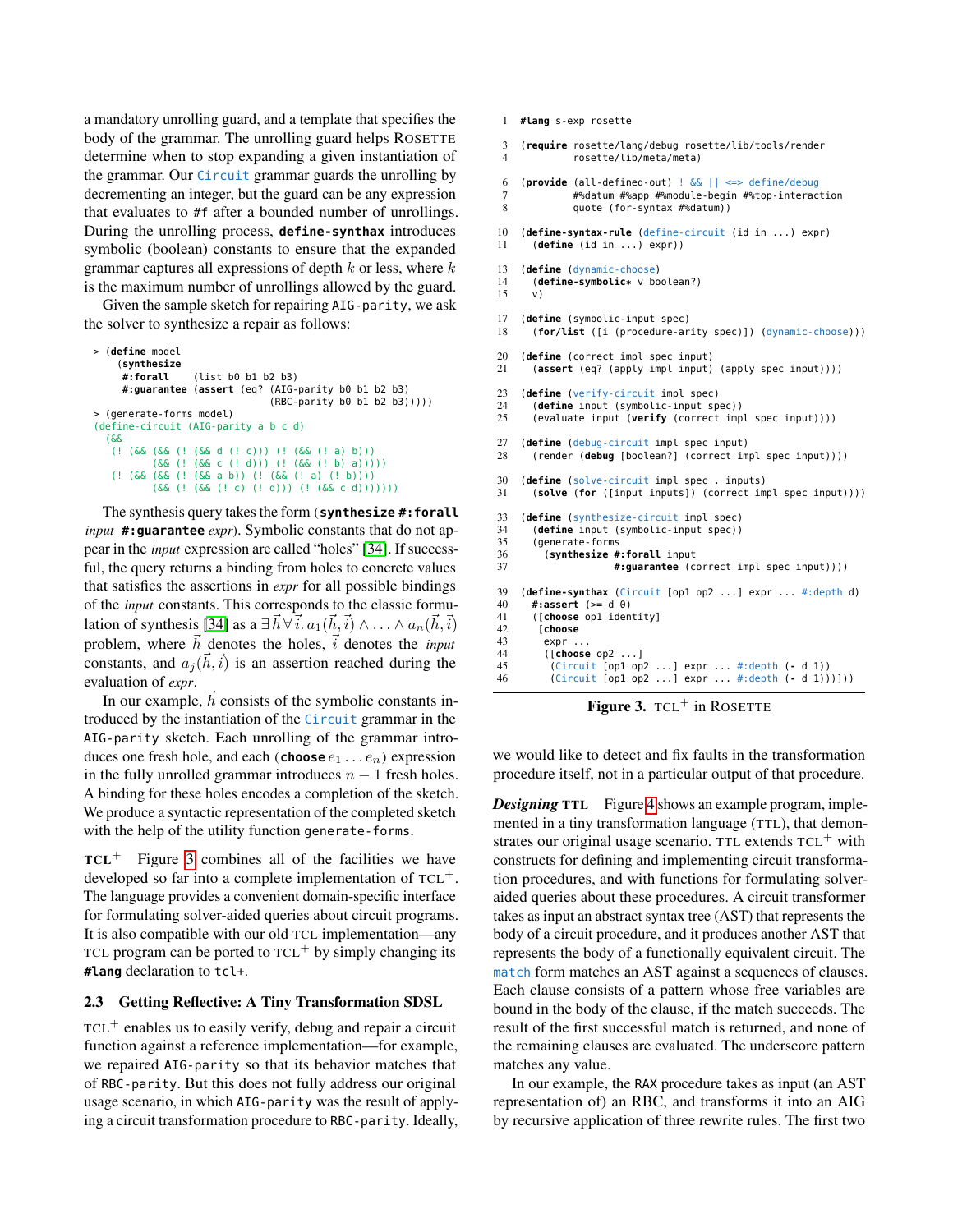rules rewrite the <=> and ! nodes. The last rule (line 16) leaves all other nodes unchanged, ensuring that RAX acts as the identity function on ASTs that are not in the RBC form. The verify-transform function takes as input a transformer and a circuit procedure, reifies the circuit into an AST, and verifies that applying the transformer to the reified circuit produces (an AST for) a functionally equivalent circuit.

*Implementing* TTL Figure [5](#page-6-1) shows a sample implementation of TTL that extends the  $TCL^+$  prototype from Figure [3.](#page-5-1) The implementation exploits the ability of ROSETTE programs to reflect on the structure of symbolic values at runtime. In particular, applying a ROSETTE function to symbolic inputs produces a symbolic encoding of its output—an AST that can be examined by ROSETTE code (such as a circuit transformation procedure) with the help of pattern matching:

```
> (RBC-parity b0 b1 b2 b3)
(! (<= (<= b1 b0) (= > b2 b3)))> (match (RBC-parity b0 b1 b2 b3)
      [(\cdot | \langle \iff (\iff \_ \_ \_ \_ \rangle \langle \iff \rangle \langle \iff \_ \_ \_ \rangle)] #t]
      [- #f]#t
```
In the case of circuits, ROSETTE's symbolic encoding conveniently reifies a circuit function into an AST that is built out of TTL's (and ROSETTE's) primitive boolean operators: &&, ||, ! and <=>. All user-defined functions are evaluated away.

The sample TTL enables circuit transformers to examine symbolic ASTs by exporting ROSETTE's **match** construct, which is syntactic sugar on top of Racket's own **match**. The implementation of solver-aided queries is also straightforward. Each query function takes as input a transformer and a circuit procedure; it reifies the circuit by applying it to a list of symbolic values; and it poses a query about the equivalence of the reified circuit and its transformed AST. The debug-transform query additionally asserts that the leaves of the ASTs evaluate to their corresponding bits in the provided counterexample input.

*Using* TTL Executing the program in Figure [4](#page-6-0) against our TTL prototype reveals a bug—a concrete input, '(#f #f #t #f), on which the circuit produced by RAX differs from RBC-parity. After marking RAX for debugging with **define/debug**, we use this input to localize the fault in the transformer:

```
> (debug-transform RAX RBC-parity '(#f #f #t #f))
(define/debug (RAX ast)
  (match ast
    [(<=> left right)
     (let ([x (RAX left)]
           [y (RAX right)])
       (! (&& (! (&& x y)) (&& (! x) (! y)))))]
    [(! left) (! (RAX left))]
    [-ast])
```
Based on the resulting core, we hypothesize that the body of the let expression is faulty, replace it with an instantiation of the Circuit grammar, and synthesize a fix:

```
1 #lang s-exp ttl
 3 (define-circuit (xor x y)
 4 (! (<=> x y)))
 6 (define-circuit (RBC-parity a b c d)
      (xor (= > a b) (= > c d))9 (define-transform (RAX ast)
10 (match ast<br>11 [(\leq 2) lex
        [(\leq > left right)
12 (let ([x (RAX left)]
13 [y (RAX right)])
14 (! (&& (! (&& x y)) (&& (! x) (! y)))))]
15 [(! left) (! (RAX left))]
16 [_ ast]))
18 (verify-transform RAX RBC-parity)
```
<span id="page-6-0"></span>Figure 4. A sample program in a tiny transformation language (TTL)

```
1 #lang s-exp rosette
 3 (require tcl+ rosette/lang/debug rosette/lib/tools/render
 4 rosette/lib/meta/meta rosette/lib/reflect/match)
 6 (provide (all-defined-out) (all-from-out tcl+) let
             match (rename-out [define define-transform]))
9 (define (verify-transform xform circ)
10 (define input (symbolic-input circ))
11 (define ast (apply circ input))
12 (evaluate input (verify (assert (eq? (xform ast) ast)))))
14 (define (debug-transform xform circ bits)
15 (define input (symbolic-input circ))
      16 (define ast (apply circ input))
17 (render<br>18 (debug
18 (debug [boolean?]
              19 (begin (assert (eq? (xform ast) ast))
20 (for ([in input] [bit bits])
                       21 (assert (eq? in bit)))))))
23 (define (synthesize-transform xform circ)<br>24 (define input (symbolic-input circ))
24 (define input (symbolic-input circ))
25 (define ast (apply circ input))
26 (generate-forms<br>27 (synthesize
27 (synthesize
28 #:forall input
        29 #:guarantee (assert (eq? ast (xform ast))))))
```
<span id="page-6-1"></span>Figure 5. TTL in ROSETTE

```
> (define-transform (RAX ast)
    (match ast
      [(<=> left right)
       (let ([x (RAX left)]
              [y (RAX right)])
         (Circuit [! &&] x y #:depth 2))]
      [(! left) (! (RAX left))]
      [- ast1))
> (synthesize-transform RAX RBC-parity)
(define-transform (RAX ast)
  (match ast
    [(\leq z \leq \text{left right})(let ([x (RAX left)]
        [y (RAX right)])
(! (&& (! (&& y x)) (! (&& (! x) (! y))))))]
    [(! left) (! (RAX left))]
    [-ast])
```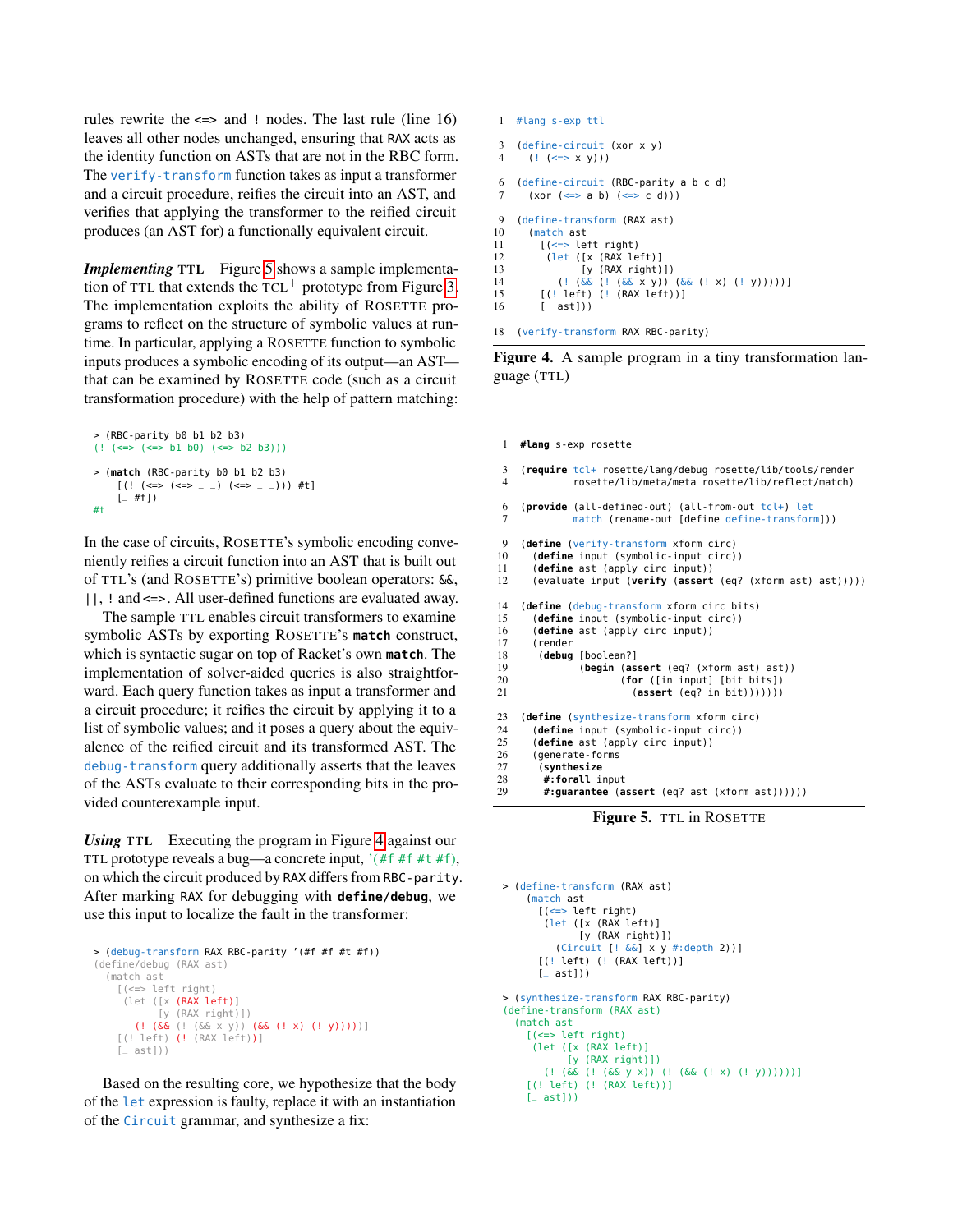### <span id="page-7-0"></span>2.4 Getting Deep: A Better Tiny Transformation SDSL

So far, we have only used TTL to formulate queries about correctness of circuit transfomers on specific circuits. For example, the repair we synthesized for RAX is guaranteed to produce a correct transformation of RBC-parity, but not necessarily of other circuits. What we want instead is a more general guarantee of correctness, for both synthesis and verification queries.

To illustrate, consider a general (bounded) correctness property for TTL transformers: a transformer  $T$  is correct if its output  $(Tf)$  is equivalent to f on all *n*-input circuits of depth  $k$  or less. We can express this property easily in TTL by using circuit grammars. For example, the following code instantiates the property for our original RAX transformer (Figure [4\)](#page-6-0) and all 4-input RBCs of depth  $k \leq 2$ :

```
> (define-circuit (RBC a b c d)
    (Circuit [! \leq >] a b c d #:depth 2))
> (verify-transform RAX RBC)
verify: no counterexample found
```
But something seems wrong: the solver is unable to find any counterexamples to this more general claim, even though we know that RAX is buggy on at least one circuit (RBC-parity).

To see why our verification query failed, recall that verify-circuit reifies RBC by applying it to a list of symbolic inputs (Figure [5\)](#page-6-1). The result of this application is a symbolic AST that encodes all possible RBCs but is not itself an RBC. In particular, the resulting AST contains disjunctions (||), which arise from **choose** expressions in the Circuit grammar that makes up the body of RBC. For example, evaluating (**choose** b0 b1) produces the symbolic value (|| (&&  $c_i$  b $\theta$ ) (&& (!  $c_i$ ) b1)), where  $c_i$  is a fresh symbolic boolean introduced by **choose**. Because of these disjunctions, the RAX transformer simply returns RBC's AST unchanged (Figure [4,](#page-6-0) line 16), and verification fails:

```
> (match (RBC b0 b1 b2 b3)
    [ ( || \_ \_ \ldots ) #t]
    [-  #f])#t
> (eq? (RBC b0 b1 b2 b3) (RAX (RBC b0 b1 b2 b3)))
#t
```
 $TTL^{+}$  Deep SDSL embedding is the simplest way to implement TTL so that it supports verification and synthesis queries with strong correctness guarantees. Instead of relying on ROSETTE's symbolic values to represent circuit ASTs, we will define our own circuit data type, and write an interpreter for it. Figure [6](#page-7-1) shows the new implementation, called  $TTL^+$ .

The circuit data type is defined using Racket structures, which are record types with support for subtyping. The  $TTL^+$ interpreter recursively traverses a circuit tree and assigns meaning to each node. If a node is not an instance of the circuit type, the interpreter simply returns it. For example, the leaves of a circuit are boolean values, and they are interpreted as themselves.

Note that  $TTL^+$ , like its predecessor, supports the use of the Circuit grammar construct. But in  $TTL^+$ , the identifiers 1 **#lang** s-exp rosette

```
3 (require rosette/lib/meta/meta rosette/lib/reflect/match
 4 (only-in ttl define-circuit define-transform
                         Circuit symbolic-input))
 7 (provide (rename-out [And &&] [Or ||] [Not !] [Iff <=>])
 8 interpret verify-transform synthesize-transform
               Circuit define-circuit define-transform match let
10 #%datum #%app #%module-begin #%top-interaction<br>11 (for-syntax #%datum))
               (for-syntax #%datum))
13 (struct circuit () #:transparent)
14 (struct And circuit (left right))
     (struct Or circuit (left right))
16 (struct Iff circuit (left right))
17 (struct Not circuit (left))
19 (define (interpret ast)
20 (match ast<br>21 [(And l
21 [(And l r) (&& (interpret l) (interpret r))]<br>22 [(Or l r) (|| (interpret l) (interpret r))]
22 [(0r \mid r) \mid (i) \text{interpret } 1) \text{ (interpret } r)]<br>
23 [(1ff \mid r) \text{ (s=s (interpret } 1) \text{ (interpret } r)]23 [(If f l r) (<\Leftarrow>(\therefore i) (interpret l) (interpret r))]<br>
24 [(Not l) (interpret l) ]24 [(Not l) (! (interpret l))]<br>25 [_ ast]))
         [- \quad ast])27 (define (correct xform ast)
       28 (assert (eq? (interpret ast) (interpret (xform ast)))))
30 (define (verify-transform xform circ)
31 (define input (symbolic-input circ))
32 (define ast (apply circ input))
33 (define cex (verify (correct xform ast)))
       (values (evaluate input cex) (generate-forms cex)))
36 (define (synthesize-transform xform circ)
37 (define ast (apply circ (symbolic-input circ)))
38 (generate-forms)<br>39 (synthesize #:
39 (synthesize #:forall (symbolics ast)
                      #:guarantee<sup>(correct xform ast))))</sup>
```
<span id="page-7-1"></span>Figure 6.  $TTL^+$  in ROSETTE

for the primitive boolean operators  $(1, \delta\delta, | \cdot |)$  and  $\leq$  are bound to their corresponding circuit constructors (Not, And, Or, and Iff). As a result, a  $TTL^+$  application of RBC to a symbolic input yields a circuit structure that represents all RBCs of depth 2 or less. In other words, we obtain a symbolic representation of a rich value using just the symbolic primitives available in ROSETTE (in this case, symbolic booleans introduced by the Circuit grammar).

The  $TTL^+$  verify-transform query, if successful, returns two values: the booleans on which the input circuit differs from the transformed circuit, and a syntactic representation of the input circuit, if any part of its body is drawn from a grammar. For example, the following code applies the new verification query to RAX and our sample input circuits:

```
> (verify-transform RAX RBC-parity)
```

```
'(#f #t #f #f)
()
```

```
> (interpret (RBC-parity #f #t #f #f))
#t
```

```
> (interpret (RAX (RBC-parity #f #t #f #f)))
#f
```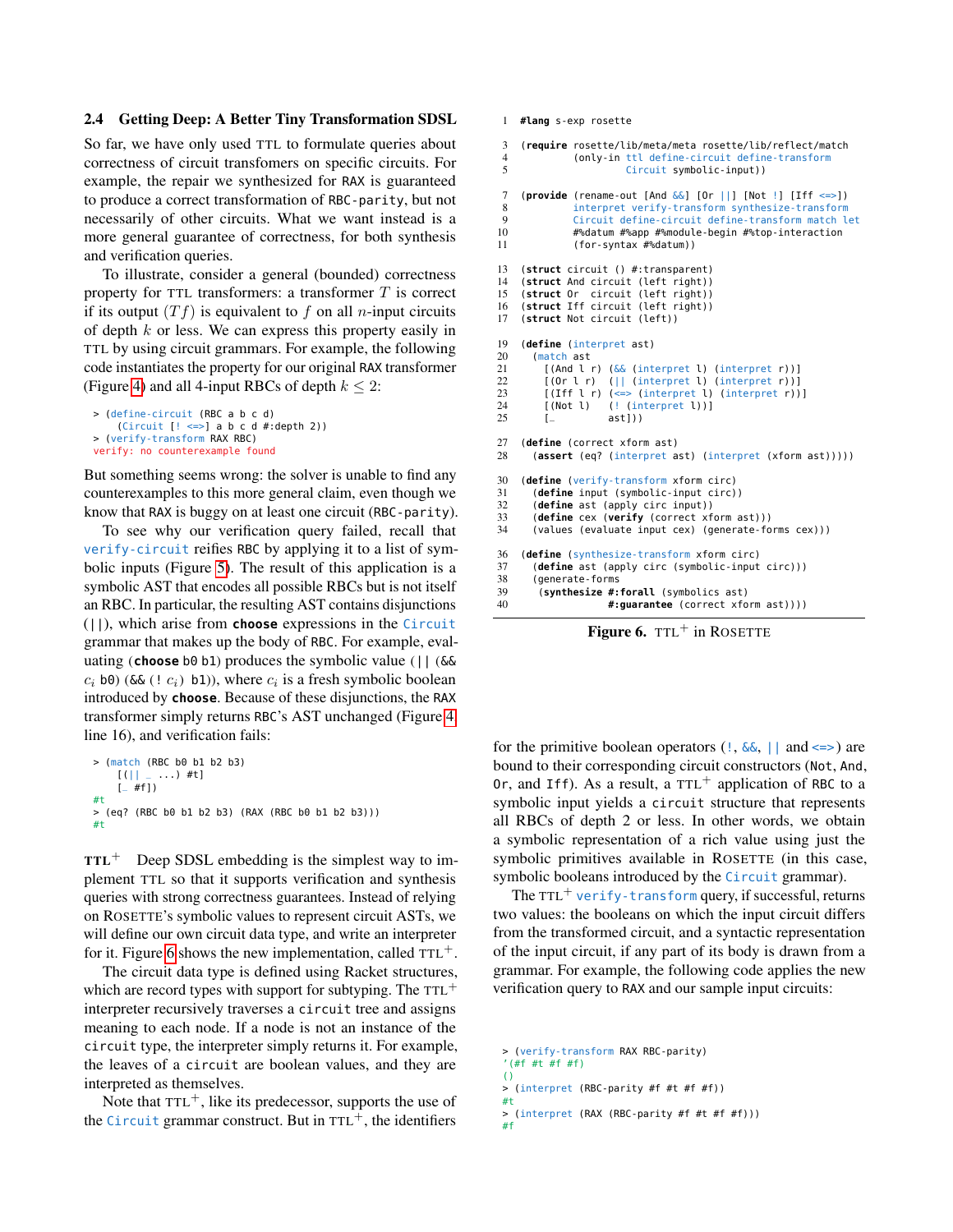```
> (verify-transform RAX RBC)
 '(#f #f #f #f)(define-circuit (RBC a b c d)
(<=> (! a) (<=> (! a) c)))
> (define-circuit (RBC a b c d)
(<=> (! a) (<=> (! a) c)))
> (interpret (RBC #f #f #f #f))
#f
> (interpret (RAX (RBC #f #f #f #f)))
#t
```
The synthesize-transform query uses the built-in procedure symbolics to collect all symbolic constants that appear in the reified representation of its input circuit. Universally quantifying over these constants ensures that the query works correctly on circuit structures that represent all RBCs of given size. For example, using the RAX sketch from the previous section, together with the RBC circuit, we can synthesize a completion of this sketch that is correct for all 4-input RBCs of depth 2 or less:

```
> (synthesize-transform RAX RBC)
(define-transform (RAX ast)
  (match ast
    [(<=> left right)
     (let ([x (RAX left)]
            [y (RAX right)])
    (! (&& (! (&& (! y) (! x))) (! (&& x y)))))]
[(! left) (! (RAX left))]
    [-ast])
```
## <span id="page-8-0"></span>3. Core Solver-Aided Language

In this section, we present the core of the ROSETTE language—  $R_0$ —together with rules for its evaluation in the presence of symbolic values. The full language supports additional queries, expressions and data types, including vectors and user-defined algebraic data types. But the semantics of evaluation in the presence of symbolic values can be understood on just  $R_0$ . In particular, we provide the  $R_0$  semantics in order to (i) give a model of what a solver-aided host may look like; (ii) explain the benefits of ensuring that such a language is capable of concrete (as well as symbolic) execution; and (iii) explain an alternative approach to finitization, in which the host language does not impose any built-in artifical limits on the length of executions.

## 3.1 Definitions and Expressions

An abstract grammar for the core language is given in Figure [7.](#page-8-1) It extends a tiny subset of Racket (core Scheme with mutation [\[30\]](#page-16-8)) with four forms:

- define-symbolic defines a variable and binds it to a fresh symbolic constant that must satisfy the predicate boolean? or number?;
- assert specifies that a given expression does not evaluate to the constant  $#f$ ;
- (solve  $e$ ) computes a binding from symbolic constants in  $e$ to concrete values such that all assertions encountered during the evaluation of e are satisfied; and,

```
prog ::= form | (begin form form ...)
form ::= (define x e) | (define-symbolic x t) | ee ::= (e \ e \ ...) | (set! \ x \ e) | (begin \ e \ e \ ...) | (if \ e \ e \ e)\vert (assert e) \vert (solve e) \vert (verify e)
          |v|xv ::= b \mid i \mid \text{void} \mid \text{null} \mid (\lambda (x ...) e) \mid \text{false?} \mid t \mid op \mid \text{car} \mid \text{cdr} \mid \text{cons}b ::= #t | #fi ::= integert ::= boolean? | number?
   op ::= bop | aop | ropbop ::= 88 \cup |||!
  rop ::= < |= | >
 aop ::= + |-| * | /<br>x ::= identifier:= identifier
```
<span id="page-8-1"></span>**Figure 7.** Abstract grammar for  $R_0$ 

(verify e) computes a binding from symbolic constants in e to concrete values such at least one of the assertions encountered during the evaluation of e is violated.

The core language supports all standard list, boolean, arithmetic and bitwise operators, as well as standard predicates for testing equality, falseness, *etc.*—we show only a subset of these for clarity. Note that, as in Racket and Scheme, operators are functions, which are first class values. User-defined functions are supported via  $\lambda$  expressions.

The remaining constructs and expressions in the language are standard Scheme: set! changes the value of a defined variable; define introduces a new variable and binds it to the value of the given expression; begin groups a sequence of expressions (or, at the top level, forms), taking on the value of the last one; and  $(e e \dots)$  stands for procedure application, where the first expression must evaluate to a procedure that is applied to the values of the remaining expressions.

#### 3.2 Values

R<sup>0</sup> programs operate on two kinds of values: *concrete* and *symbolic*. Figure [8](#page-9-0) extends the grammar of Figure [7,](#page-8-1) which describes concrete values, with new terms that represent symbolic booleans, symbolic integers,  $\phi$  values and models.

Symbolic booleans and integers are modeled as terms  $(T e...)$ , with T specifying the type of the term. Terms of the form  $(T x)$ , where x is an identifier, represent symbolic constants introduced by define-symbolic;  $(t \text{ op } v \text{ v } ...)$  encodes the result of applying an operator op to the specified values; and (Int (Bool  $e \dots$ ) i i) evaluates to one of its integer subterms, depending on the value of its boolean subterm. We introduce the (redundant) productions  $\alpha$ ,  $\gamma$  and  $\psi$  as notational shorthands to refer to only symbolic, only concrete, and all boolean and integer values, respectively.

In addition to primitive symbolic values, evaluation of  $R_0$  programs can also give rise to  $\phi$  values and models. A model  $\mu$  is a map from symbolic constants to concrete values; models are produced by evaluating solve and verify expressions. A  $\phi$  value is a set of *guard* and value pairs;  $\phi$ values can only result from evaluation of if expressions. The guards are boolean values, and the semantics of evaluation guarantees that at most one of them is true in any model  $\mu$ produced by solving or verification.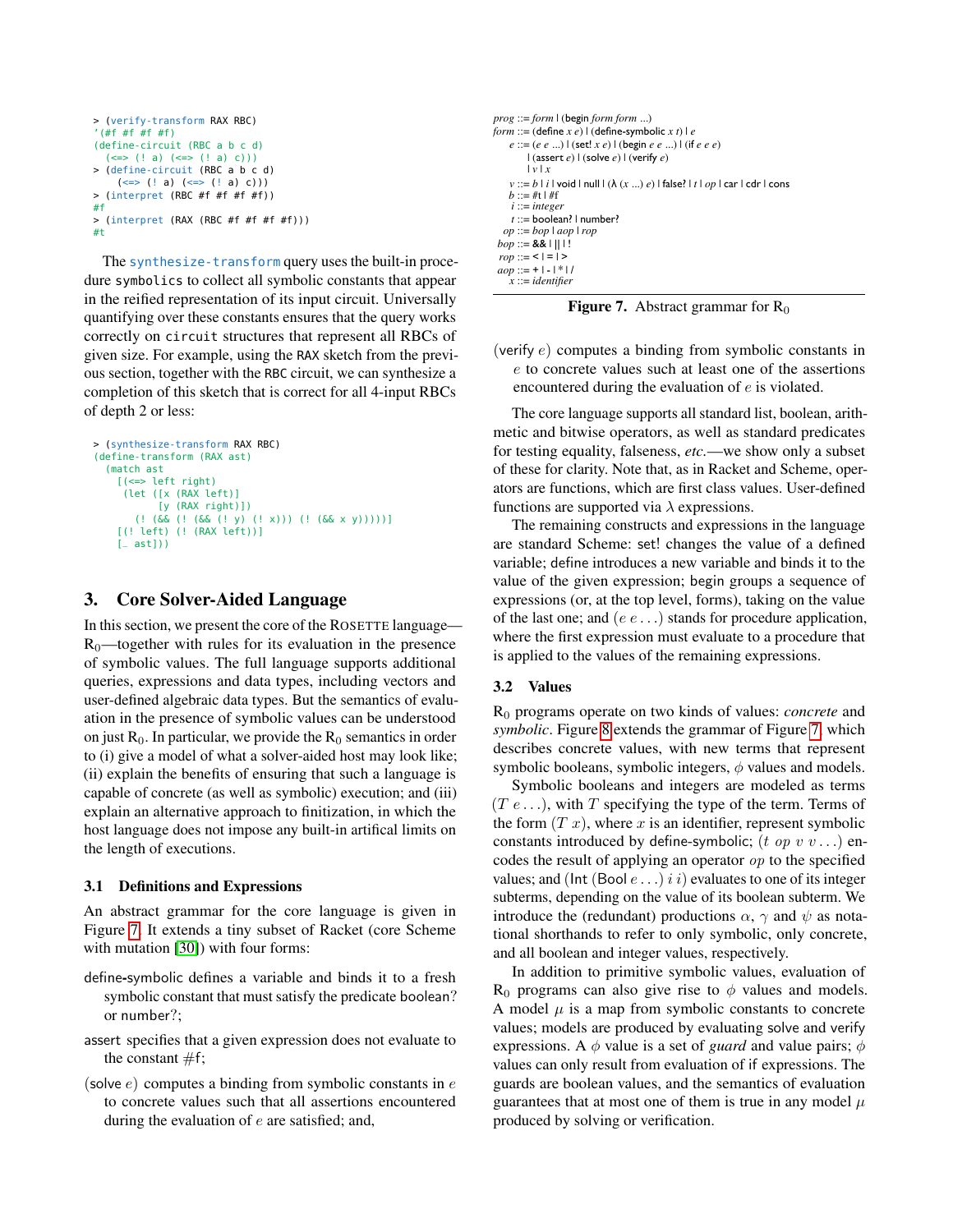```
v ::= ... | \phi | \mub ::= ... \mid (Bool x) \mid (Bool \; loop \; b \; b ... ) \mid (Bool \;rop \; i)i ::= ... | (\text{Int } x) | (\text{Int } aop \ i \ ...) | (\text{Int } (\text{Bool } e ...) i \ i)\phi ::= (\Phi(b \nu) ...)\mu ::= (model mf ...)
mf ::= ((Bool x) \mapsto \#t) \mid ((Bool x) \mapsto \#f) \mid ((Int x) \mapsto integer)\hat{T} ::= Bool I Int
 \psi ::= \alpha \mid \gamma\alpha ::= (\text{Bool } e \ldots) \mid (\text{Int } e \ldots)\gamma ::= #t \mid #f \mid integer
```
<span id="page-9-0"></span>**Figure 8.** A grammar of  $R_0$  values (including the literal values  $v$  from Figure [7\)](#page-8-1)

```
P ::= (\sigma \pi \times F)\sigma ::= (sf...)sf ::= (x \mapsto v)\pi ::= b\varkappa ::= (b \ldots)F ::= (begin F \text{ form } ...) | (define x E) | (define-symbolic x E) | EE ::= \prod (v ... E e ...) | (set! x E)
       \vert (begin E e ...) \vert (if E e e)
       \mathsf{I} (assert E)
err ::= (error)
```
<span id="page-9-2"></span>**Figure 9.** R<sub>0</sub> evaluation contexts (including the definitions form Figure [8\)](#page-9-0)

#### 3.3 Semantics

We define the operational semantics of  $R_0$  by extending the reduction semantics of Scheme [\[30\]](#page-16-8). We have implemented and tested this semantics in PLT Redex [\[14\]](#page-15-16). Figure [10](#page-10-1) shows key reduction rules for  $R_0$ , generated from our Redex model,<sup>[4](#page-9-1)</sup> and Figure [9](#page-9-2) shows the grammar of evaluation contexts in which these rules are applied. Recall that, in reduction semantics [\[13\]](#page-15-17), an evaluation context is a term with a "hole," denoted by [], which designates the subterm to be evaluated. We write  $E[e] \longrightarrow E[e']$  to indicate that the subterm e is replaced by  $e'$  in the evaluation context  $E$ .

Reduction rules in Figure [10](#page-10-1) operate on program states. The error state is represented by the tuple (error) and cannot be reduced any further. A valid state is represented by a tuple  $(\sigma \pi \kappa F)$ , where F is the form (with a hole) to be evaluated;  $\sigma$  is the program store, which maps variables to values;  $\pi$  is the current path condition; and  $\kappa$  is the constraint store. The path condition is a boolean value encoding branch decisions taken to reach the current point in the evaluation, and the constraint store contains the boolean values that have been asserted so far.

*Evaluating solver-aided forms.* Rules Define-1 and Define-2 use define to bind a variable with the given identifier to a fresh symbolic constant with the same identifier. Rules Assert-0 and Assert-1 enforce the usual meaning of assertions for concrete values. Assert-2 is more interesting. It updates the constraint store with a formula stating that the current path condition implies the asserted value—that is, the assertion must hold if the execution reaches the given point. We use

( $[op]$   $v \dots$ ) to denote construction of symbolic terms; for example, ( $\left[\right]\left[\right]\pi$ ) constructs the value (Bool !  $\pi$ ).

The rule for Solve-0 uses the meta-function  $\mathcal{R}$ , which denotes the transitive closure of the reduction relation, to fully evaluate the expression  $e$  in the current state, yielding a new state that is processed by Solve-1. The latter simply passes the formulas in  $\kappa_1$ , which include the original assertions from  $\kappa$ , to a *SAT* function. This function calls an underlying solver and returns a model that satisfies all the assertions in  $\kappa_1$  (or raises an error if no such model exists). The Verify rules are identical, except that  $\kappa_1$  assertions are treated as post-conditions to be falsified, while the original  $\kappa$  assertions are treated as pre-conditions.

*Evaluating base forms.* Given an if expression with a symbolic condition, rule If-3 fully evaluates both branches under suitably amended path conditions. If both branches produce valid states, rule If-4 uses the merge meta-function  $\oplus_{\alpha}$  to merge the resulting program stores and values. The merge function generates  $\phi$  values to merge terms of different types—for example, if  $v_0$  is a boolean and  $v_1$  is an integer, the result of their merge is the term  $(\Phi(\alpha v_0)$  ((Bool! $\alpha$ )  $v_1$ )). If either of the branches results in an error, that branch is abandoned by asserting the negation of its guard, and evaluation proceeds with a merge of the pre-state and the remaining branch.

Application rules App- $\gamma$  and App- $\psi$  handle the application of operators to non- $\phi$  values. If the operator  $op$  is applied to purely concrete values, we produce the standard meaning of this application. If it is applied to at least one abstract value, we call the term constructor on the arguments (which may yield an error). The last rule, App- $\phi$ , handles  $\phi$  values. In the case shown in the figure, the range of  $\phi$  includes exactly one value in the domain of the given operator. Evaluation proceeds by asserting the guard of that value to be true, and supplying the value to the operator. Essentially, we use assertions to implement dynamic type checks in the symbolic domain. Other cases are handled similarly.

#### 3.4 Discussion

The  $R_0$  evaluation rules maintain two important properties fully concrete programs behave exactly as they would in Racket (Scheme), and our symbolic execution is both sound and complete [\[9\]](#page-15-18). In particular, at each step of the evaluation, the symbolic state, as given by  $\sigma$ ,  $\pi$  and  $\kappa$ , encodes *only* and *all* concrete states (if any) that could be reached via some fully concrete execution. When no symbolic values are used in the program, this is precisely the single state reachable via a particular concrete execution.

 $R_0$  ensures that fully concrete programs behave like Racket code in order to enable incremental development of SDSLs. In our experience, a natural way to develop an SDSL is to start with a Racket prototype of the language, test it on concrete programs and values, and then gradually add

<span id="page-9-1"></span><sup>4</sup> Omitted rules are similar to those in core Scheme and in Figure [10.](#page-10-1)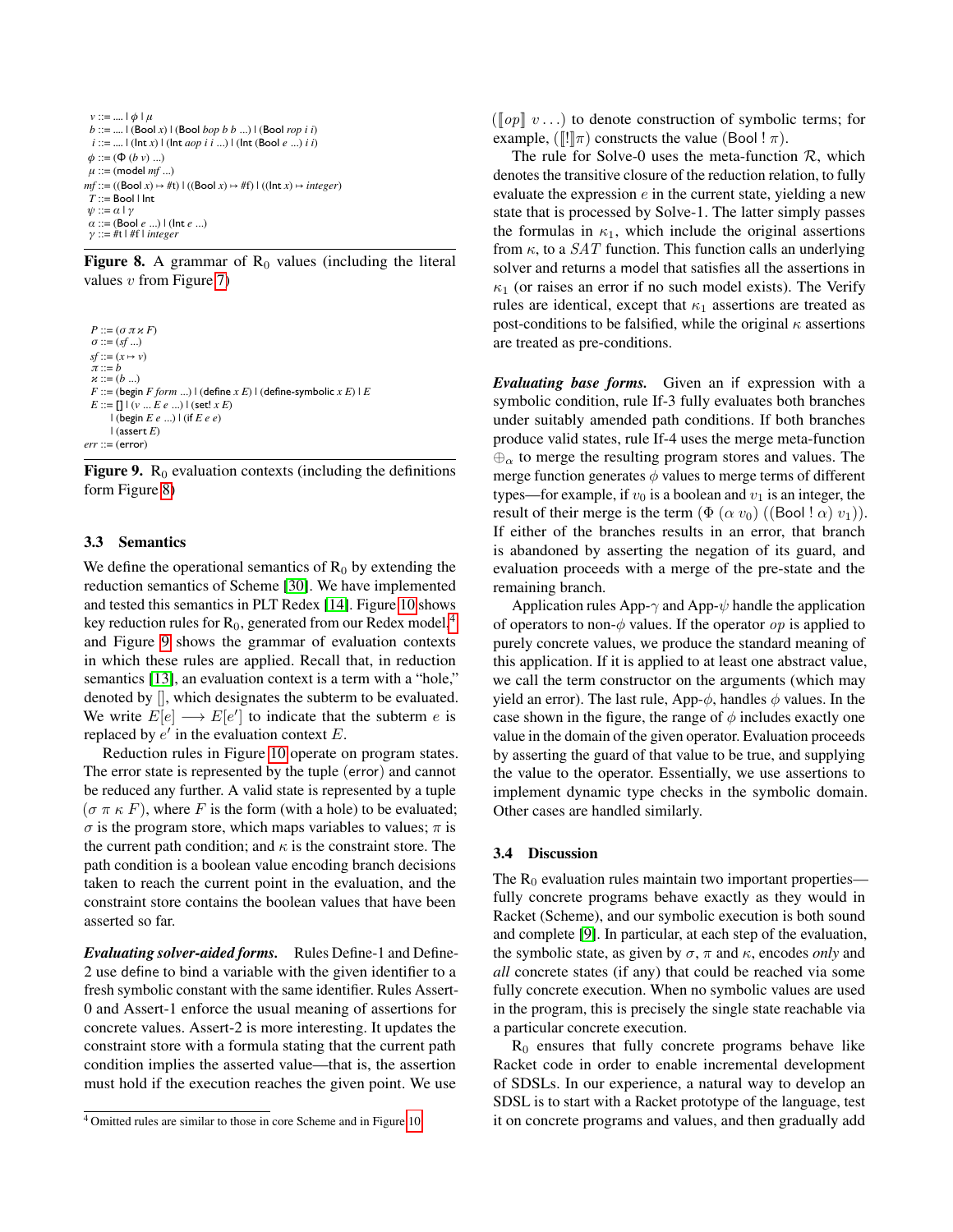| $P[(\text{define-symbolic } x \text{ boolean}]) \rightarrow P[(\text{define } x \text{ (Bool } x)]$                                                                                           | [Define-1]         | $(\sigma \pi \varkappa F[(\text{if } \alpha e_0 e_1)]) \rightarrow (\sigma \pi \varkappa F](\text{if } \alpha$<br>$\mathcal{R}[(\sigma([88]\pi\alpha)\times e_0)]$                                                                    | $[If-3]$       |
|-----------------------------------------------------------------------------------------------------------------------------------------------------------------------------------------------|--------------------|---------------------------------------------------------------------------------------------------------------------------------------------------------------------------------------------------------------------------------------|----------------|
| $P[(\text{define-symbolic } x \text{ number}]) \rightarrow P[(\text{define } x (\text{Int } x))]$                                                                                             | [Define-2]         | $\mathcal{R}[(\sigma([88]\pi([!!a))\times e_i)])]$                                                                                                                                                                                    |                |
| $P[(assert #f)] \rightarrow (error)$                                                                                                                                                          | [Assert-0]         | $\rightarrow$ $(\sigma_0 \bigoplus_{\alpha} \sigma_1 \pi x_1 \cdots x_0 \cdots x_n \bigoplus_{\alpha} v_1)$<br>$(\sigma \pi \varkappa F$ (if $\alpha$                                                                                 | $[If-4]$       |
| $P[(\text{assert } \#t)] \longrightarrow P[\text{void}]$                                                                                                                                      | [Assert-1]         | $(\sigma_0 \pi_0 \varkappa_0 \nu_0)$<br>$(\sigma_i \pi_i \chi_i \nu_i))$                                                                                                                                                              |                |
| $(\sigma \pi \times F(\text{assert } \alpha))) \rightarrow (\sigma \pi ([\text{[[} \text{[[} \text{[[} \text{[[} \pi) \alpha)] \text{ :: } \kappa F[\text{void}])$<br>where $\alpha \in$ Bool | $[{\rm Assert-2}]$ | $\rightarrow$ ( $\sigma \bigoplus_{\alpha} \sigma_i \pi \varkappa_i$ : : $\varkappa$ (begin<br>( $\sigma \pi \times F$ (if $\alpha$ )<br>err <sub>o</sub><br>(assert $(! \alpha)$ )<br>$(\sigma_i \pi_i \chi_i \nu_i))]$<br>$\nu_l$ ) | $[If-5]$       |
| $(\sigma \pi \times F[$ (solve e)]) $\rightarrow$ $(\sigma \pi \times F[$ (solve $\mathcal{R}[(\sigma \pi \times e)]$ )])                                                                     | [Solve-0]          | $P[(op \gamma ) \rightarrow P[[op \gamma ]]]$                                                                                                                                                                                         | $[App-\gamma]$ |
| $(\sigma \pi \times F[$ (solve $(\sigma_i \pi \times_i v))]$ ) $\longrightarrow$ $(\sigma_i \pi \times F[SAT] \times_i ]$ ])                                                                  | [Solve-1]          | $P[(\text{op } \psi_0 \dots \alpha \psi_l \dots)] \longrightarrow P[(\llbracket \text{op }] \psi_0 \dots \alpha \psi_l \dots)]$                                                                                                       | $[App-\psi]$   |
| $(\sigma \pi \times F[(\mathsf{verify}\ e)]) \longrightarrow (\sigma \pi \times F[(\mathsf{verify}\ \mathscr{R}[(\sigma \pi \times e)])])$                                                    | [Verify-0]         | $P[(\text{op } v_0  \phi v_1 ) \rightarrow P[(\text{op } v_0  (\text{begin (assert } b) v) v_1 )$                                                                                                                                     | $[App-\phi]$   |
| $(\sigma \pi \times F[(\text{verify } (\sigma_i \pi (b \dots) \text{ v}))]) \rightarrow (\sigma_i \pi \times F[SAT[[[[]]][[]]]b) \dots) :: \times \mathbb{I}])$ [Verify-1]                    |                    | where $(\Phi(b \nu)) = \phi \nightharpoonup \text{dom}[\![op]\!]$                                                                                                                                                                     |                |

<span id="page-10-1"></span>**Figure 10.**  $R_0$  reduction rules as an extension of Figure [9](#page-9-2)

the desired solver-aided functionality. This is how two of the case studies presented in Section [4](#page-10-0) were developed.

The  $R_0$  semantics also captures an important design decision behind ROSETTE: it admits only encodings of finite executions to formulas. This can be seen from rules for Solve and Verify. But unlike other symbolic execution systems that are based on bounded reasoning (*e.g.,* [\[8,](#page-15-1) [11,](#page-15-19) [12,](#page-15-3) [16,](#page-15-20) [34,](#page-16-0) [36\]](#page-16-9)), we do not artificially finitize executions by, *e.g.,* unrolling recursions a finite number of times for two reasons.

First, many uses of loops and recursion just iterate over either a concrete instance or a symbolic encoding of a data structure, such as a list, a vector, or a **struct**. For example, our  $TTL^+$  interpreter (Figure [6\)](#page-7-1) uses recursion to traverse an instance (or a symbolic encoding) of a circuit **struct**. ROSETTE executes all such loops and recursion precisely that is, they are executed exactly as many times as needed to fully traverse the given structure. As a result, most loops and recursion in ROSETTE programs are self-finitizing with respect to program state, enabling, for example, synthesis of programs that traverse large heap structures, such as a **struct** representation of a 2000-node HTML tree (Section [4.1\)](#page-11-0).

Second, in cases where explicit finitization is required, it is easy to implement in ROSETTE with the help of macros. We therefore leave the control over how this is performed to users, allowing them to define finitization behaviors that are best suited to their problem. For example, Figure [11](#page-10-2) shows a macro that implements a finitized **while** loop construct, which we used in a toy SDSL version of the Brainfudge language [\[43\]](#page-16-10). The loop can execute at most three times:

```
> (define (upto10 start)
    (define x start)
    (while (< x 10)
(set! x (+ x 1))))
> (define-symbolic i number?)
> (evaluate i (solve (upto10 i)))
8
> (solve (begin (assert (< i 7))
                  (upto10 i)))
solve error: no satisfying execution found
```

```
1 (define-syntax-rule (while test body ...)
2 (local [(define (loop bound)
           (if (<i>=</i> bound 0)4 (assert (not test))
               5 (when test
6 body ...
7 (loop (- bound 1)))))]
8 (loop 3)))
```
<span id="page-10-2"></span>

```
1 ; A DOM node consists of a tag name, a list of attributes,
2 ; and a list of content nodes or strings.<br>3 (struct DOM (tagname attributes content)
    (struct DOM (tagname attributes content) #:transparent)
 5 ; Returns true if the provided list of strings represents
 6 ; a ZPath that connects the given source and sink
 7 ; elements in an HTML tree (e.g., the root of the tree 8 : and an example input).
8 ; and an example input).<br>9 (define (zpath? zpath so
9 (define (zpath? zpath source sink)<br>10 (or (and (equal? source sink)
       (or (and (equal? source sink)
11 (andmap (curry equal? "") zpath))<br>12 (and (DOM? source)
12 (and (DOM? source)<br>13 (not (null? z
13 (not (null? zpath))<br>14 (equal? (car zpath)
14 (equal? (car zpath) (DOM-tagname source))<br>15 (orman (lambda (child)
                   15 (ormap (lambda (child)
16 (zpath? (cdr zpath) child sink))<br>17 (DOM-content source)))))
                            17 (DOM-content source)))))
```
<span id="page-10-3"></span>Figure 12. The WebSynth ZPath interpreter and DOM

## <span id="page-10-0"></span>4. Case Studies

In this section, we present three solver-aided systems that have been developed with ROSETTE, including a declarative DSL for web scraping; a spatial programming model for ultra low-power architectures; and a superoptimizer for bitvector programs. Two of these systems have been developed by undergraduates and first-year graduate students with no prior experience with using ROSETTE. We observe that ROSETTE's embedding in a fully-featured programming language, as well as its lightweight approach to symbolic reasoning, make it possible to quickly prototype solver-aided systems that are both immediately usable and sufficiently scalable.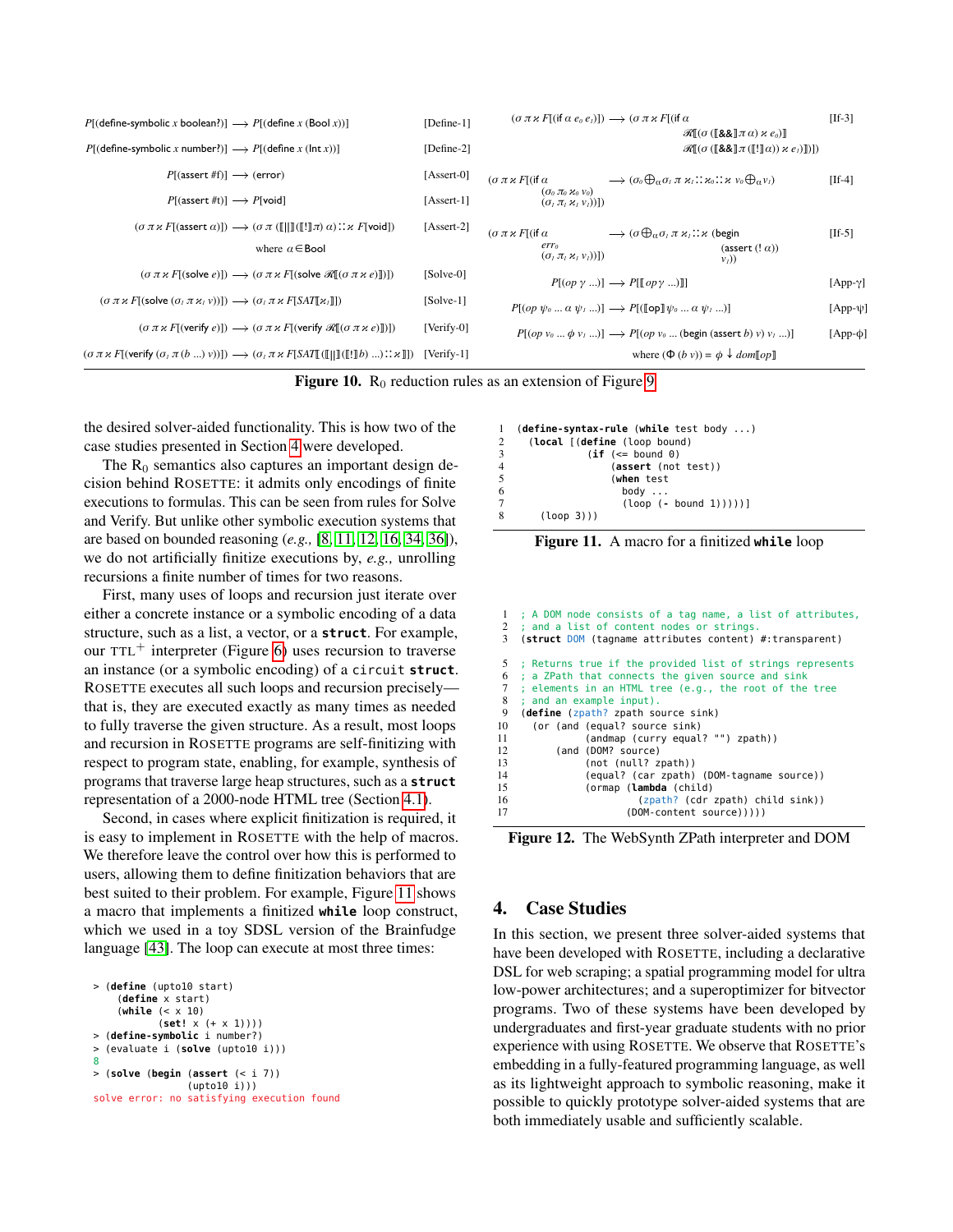```
1 #lang s-exp websynth
3 (define dom
 4 (DOM "[document]" '()<br>5 '(,(DOM "html" '()
6 ' (, (DOM "body" '()<br>7 ' (fold "u)
                            ( , (DOM "ul" '()
8 ( , ( DOM ' 'li[0]'' '() ( PHello '') )9 '("Hello"))
10 , (DM "l[i]" '() )<br>11 , (VM "l[i] " () )11 '("World")))))))))))
13 (define-symbolic z0 z1 z2 z3 z4 string?)
14 (define zp (list z0 z1 z2 z3 z4))
    15 (evaluate zp (solve (assert (zpath? zp dom "World"))))
            (a) Synthesizing a ZPath to scrape the string
            "World" from the HTML page shown in (b)
   <html>
   <body>
      <ul>
        <li>Hello</li>
        <li>World</li>
      </ul>
   </body>
   </html>
                                      '("[document]"
                                         "html"
                                        "body"
                                         "ul"
                                        "li[1]")
 (b) A tiny HTML page (c) The output of the program in (a)
```
<span id="page-11-2"></span>

#### <span id="page-11-0"></span>4.1 WebSynth

WebSynth is a solver-aided system for example-based web scraping. The problem of retrieving data from HTML files is surprisingly difficult in practice—it is usually solved by writing custom scripts or regular expressions, which must be manually revised whenever the target page changes. The problem is compounded when many slightly different scripts have to be maintained in order to scrape data from related, but separately coded and maintained web sites (*e.g.,* to collate meeting schedules for organizations with many independent chapters, such as Alcoholics Anonymous).

WebSynth takes a more robust, solver-aided approach to the scraping problem. Given an HTML file and one or more representative examples of data that should be retrieved, the system synthesizes a single *ZPath expression* that can be used to retrieve all of the example data. ZPaths are expressions in the ZPath language, which is a declarative DSL based on XPath [\[42\]](#page-16-11). Expressions in the language specify how to traverse the HTML tree to retrieve the desired data, and the retrieval is performed by the ZPath interpreter. For example, the ZPath "/html/body/div/" selects all top-level DIV elements in an HTML tree. ZPath nodes can also include indices that enable selection of a particular child of a node in the path.

Because ZPaths are generated automatically by the solver, it is easy to maintain them—if the tree structure of the target page changes, the synthesizer is re-executed to produce a new script. In fact, during the development of WebSynth, one of its benchmark pages [\[19\]](#page-15-21) was restructured, and the system was able to generate another scraper for it in seconds.

The WebSynth system was developed by two undergraduate students in just a few weeks. They first implemented their ZPath interpreter and a DOM data structure for representing

HTML trees in Racket. Figure [12](#page-10-3) shows an excerpt from this implementation. ZPaths are modeled as lists of string tokens (such as "html" or "div[0]"), and a DOM node is a **struct** with fields for storing the node's HTML tag and children. The interpreter simply checks that a given list of strings forms a ZPath between two elements in the HTML tree—for example, the root of the tree and a string to be scraped. This initial prototype enabled the students to test the system by providing concrete ZPaths to the interpreter and checking that they retrieved the desired data, *e.g.,* the top 100 song names from Apple's iTunes Charts [\[19\]](#page-15-21).

The next step was to turn the ZPath interpreter into a synthesizer using ROSETTE. This involved changing the implementation language from Racket to ROSETTE; making ZPaths symbolic by letting each element of a ZPath list be a fresh symbolic value;<sup>[5](#page-11-1)</sup> and asserting that the example data is retrieved by running the interpreter on the symbolic ZPath. Figure [13](#page-11-2) shows a sample HTML page; the ZPath program generated for this page and the example input "World"; and the result of executing the program in ROSETTE.

The system handles multiple input examples by extending the one-input case as follows. For each input example  $i$ , we create a symbolic ZPath  $zp<sub>i</sub>$  that scrapes just i (see lines 13-14) in Figure [13a](#page-11-2)). Then, we create a symbolic mask—expressed as a nested list of symbolic booleans—that can be applied to the individual  $zp_i$ 's to compute a generalized ZPath that scrapes all the given data. For example, to scrape both "Hello" and "World" from the page in Figure [13,](#page-11-2) the system replaces the last three lines of our ZPath program with the following code (as well as the code that creates the  $zp<sub>i</sub>$ 's and the  $mask$ ):

```
(define model
(solve (begin (assert (zpath? zp0 dom "World"))
               (assert (zpath? zp1 dom "Hello"))
               (assert (generalizes? mask zp0 zp1)))))
(generalize (evaluate mask model)
            (evaluate zp0 model) (evaluate zp1 model))
```
WebSynth can synthesize ZPaths for real websites, with DOMs that consist of thousands of nodes, in a few seconds. Table [1](#page-12-0) shows the performance data we obtained by applying WebSynth to three example web pages: iTunes Top 100 Songs [\[19\]](#page-15-21); IMDb Top 250 Movies [\[18\]](#page-15-22); and AlAnon AR Meetings [\[4\]](#page-15-23). The second and third column display the size of each page, given as the number of DOM nodes and the depth of the DOM tree. We scraped each page four times, varying the number of input examples. The corresponding rows in the table show the total running time and just the solving time for each set of examples. The solving time includes symbolic execution, compilation to formulas, and the solver's running time. All example sets for a given page correspond to the same generalized ZPath. The IMDb ZPath extracts the titles of the 250 movies listed on the page; the iTunes ZPath extracts the title and the artist for each song; and the AlAnon ZPath extracts the group name, address and city for each

<span id="page-11-1"></span><sup>5</sup> ROSETTE allows use of symbolic strings that are treated as atomic values *i.e.,* they can be compared for equality but are otherwise uninterpreted.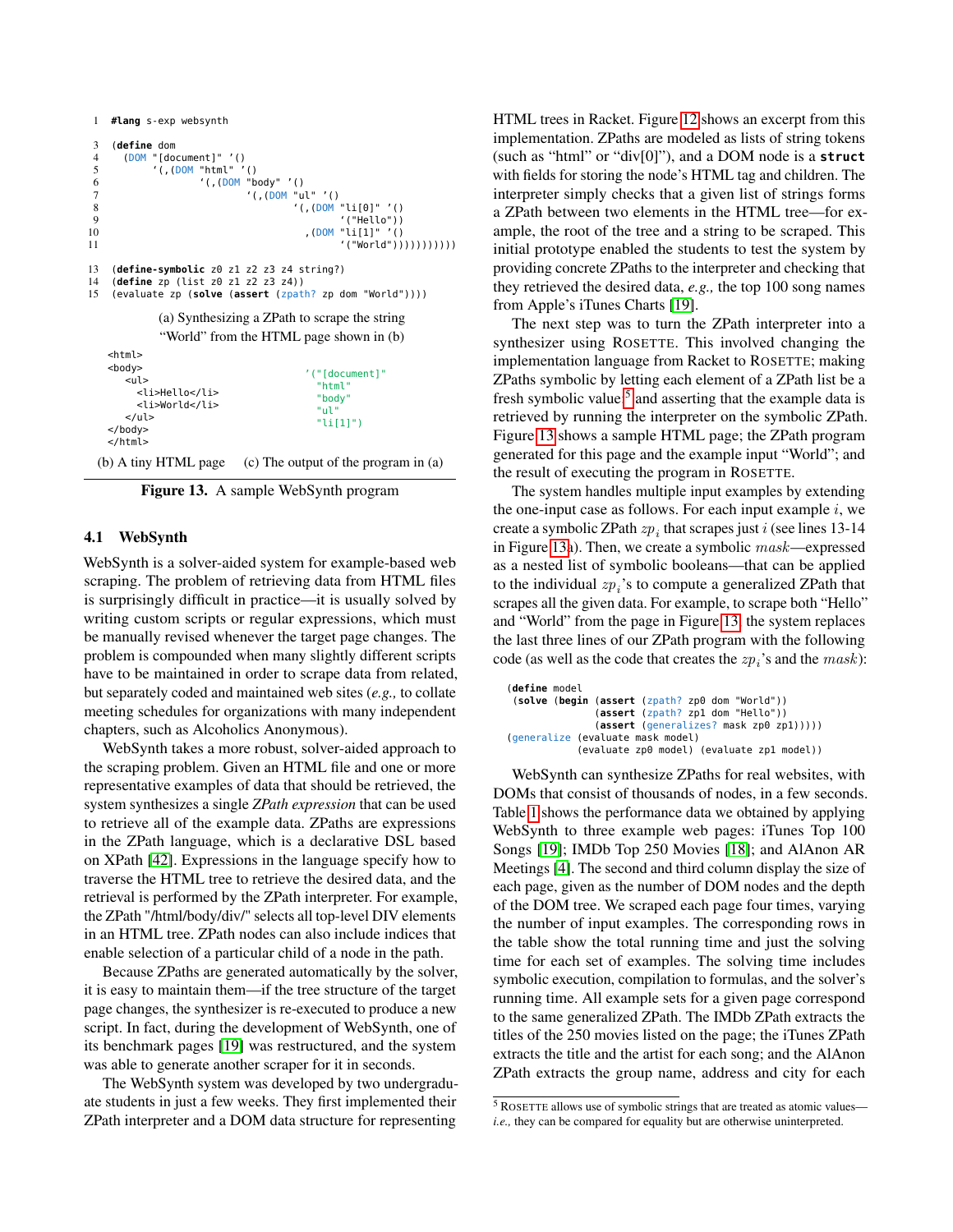| Page        | <b>Nodes</b> |    |                | Depth Examples Total (sec) | Solve (sec) |
|-------------|--------------|----|----------------|----------------------------|-------------|
| iTunes      | 1104         | 10 | 2              | 14.0                       | 0.4         |
|             |              |    | 4              | 14.5                       | 0.7         |
|             |              |    | 8              | 15.5                       | 1.3         |
|             |              |    | 16             | 17.5                       | 2.3         |
| <b>IMDb</b> | 2152         | 20 | $\overline{c}$ | 15.1                       | 0.5         |
|             |              |    | 4              | 15.6                       | 0.7         |
|             |              |    | 8              | 16.7                       | 1.0         |
|             |              |    | 16             | 18.7                       | 1.6         |
| AlAnon      | 2002         | 22 | $\overline{c}$ | 15.6                       | .9          |
|             |              |    | 4              | 17.0                       | 1.6         |
|             |              |    | 8              | 20.0                       | 3.1         |
|             |              |    | 16             | 26.2                       | 5.0         |

<span id="page-12-0"></span>Table 1. Performance of WebSynth on 3 sample web pages

listed meeting. We performed all experiments on an Intel Core 2 Duo 2.13 GHz processor with 4 GB of memory.

This case study shows the advantage of ROSETTE's approach to symbolic evaluation of loops and recursion, which is enabled by aggressive partial evaluation. Rather than imposing artificial bounds on the length of executions, we allow the structure of the data to guide the execution. In the case of WebSynth, the concrete structure of the DOM tree precisely determines how many times the body of the interpreter in Figure [12](#page-10-3) is executed. As a result, the students were able to turn their concrete interpreter of ZPaths into a scalable synthesizer simply by making the ZPaths symbolic, while keeping the DOM concrete. No special handling of the recursion in the interpreter was required, nor did the students have to resort to developing a tricky deterministic algorithm for synthesizing generalized ZPaths that work for multiple, potentially ambiguous input examples.[6](#page-12-1)

## 4.2 A Partitioner for a Spatial Programming Model

A project in our group focuses on developing a synthesisaided programming model for GA144, a many-core architecture composed of 144 tiny ultra-low-power processors. Because each core has only 300 words of memory and each word is only 18-bits wide, a program must be partitioned in an unusually fine-grained fashion, including bit-slicing of arithmetic operations—*i.e.,* splitting 32-bit integer operations into two 18-bit operations placed on neighboring cores. Additionally, the cores use a stack-based architecture with a small subset of Forth as its machine language. There are no compilers for either code partitioning or for the generation of optimal stack-based code. To illustrate the magnitude of the programming challenge, we note that an MD5 hash computation is partitioned across 10 cores and the machine code sometimes exploits tricks such as intentionally overflowing an 8-word stack.

We are developing a programming model that (i) partitions a single-core program; (ii) routes the communication

across the fabric of cores; and (iii) uses superoptimization to generate optimal single-core code. The machine-code superoptimizer is similar to that of Section [4.3.](#page-13-0) Here, we describe our experience with using ROSETTE to develop the top part of the compilation pipeline.

To support partitioning, the programming model maps each logical program location (a variable or an array element) onto one of the cores. Integers larger than a machine word are represented as tuples of logical locations, each of which may be mapped onto a different core. Additionally, each operation (such as '+') is mapped onto the core that will execute it.

The sample code below shows the surface syntax of a program in our imperative spatial programming language. An integer is first defined as a pair of machine integers. A 64-element array of these pairs is then defined and distributed across cores 106 and 6 in such a way that the more significant words of these 64 integers are on core 106, while the lower words are all on core 6. Next, the function sumrotate is distributed across cores 105 and 5, which means that its return value will be computed at these two cores. The keyword @here at the first addition indicates that the addition will execute on the same cores as its containing function—cores 105 and 5. Note that this addition decomposes into two additions of machine words. The second addition is not assigned to specific cores, which means that the synthesizer is free to assign the two component additions onto suitable cores of its choice. In the extreme, the programmer can choose to assign cores to no operations or data, and the synthesizer will map all of them to cores that minimize communication cost of passing data to operations, while ensuring that the data fit into the memory capacity of each core.

- 1 typedef pair<int,int> myInt;
- 3 vector<myInt>@{[0:64]=(106,6)} k[64];

```
5 myInt@(105,5) sumrotate(myInt@(104,4) buffer, ...) {
6 myInt@here sum = buffer +@here k[i] + message[g];
7 ...
8 }
```
The core assigned to a program location or an operation can be thought of as their type. The corresponding nontraditional type system computes an abstract communication cost for each inter-core communication that must be performed to evaluate the program. A program type checks if its communication cost is below a certain threshold and when the total amount of locations assigned to a core does not exceed the memory capacity of the core.

The problem of partitioning a program can be thought of as optimal type inference, *i.e.,* assigning cores to program locations and operations such that the total abstract cost is minimized, subject to the capacity constraints of the cores.

To implement a synthesizer for this problem, a student first implemented a classic type checker for the partitioning type system. The type checker, designed as an abstract interpreter, traverses the program AST and computes the abstract communication cost given a provided assignment of

<span id="page-12-1"></span> $6$ An example string is ambiguous when it appears in several different DOM nodes, and can therefore be scraped by several different ZPaths.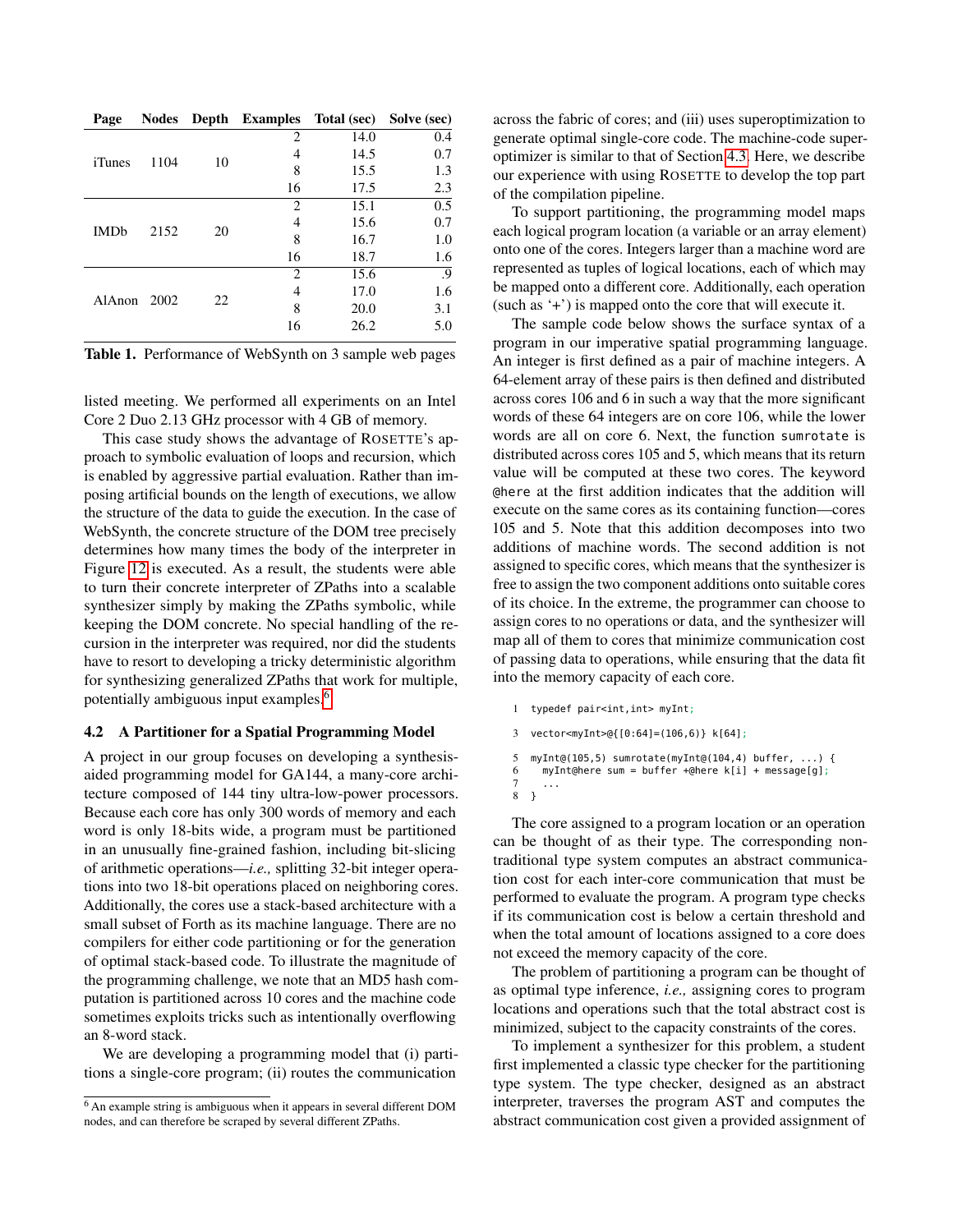| Program         | <b>Unknowns</b> | <b>Asserts</b> | <b>LOC</b> | Time (sec)     |
|-----------------|-----------------|----------------|------------|----------------|
| array           | 3               | 77             | 6          |                |
| for/array       | 12              | 607            | 9          |                |
| for/array/tuple | 12              | 607            | 9          | 17             |
| function        | 12              | 435            | 17         | $\overline{c}$ |
| matrix multiply | 8               | 1079           | 18         | 17             |
| md <sub>5</sub> | 14              | 10940          | 116        | 1197           |
| md <sub>5</sub> | 8               | 6440           | 116        | 335            |

<span id="page-13-1"></span>Table 2. Performance of the code partitioning synthesizer for the GA144 imperative spatial programming language

cores to locations and operations. It also computes the number of logical locations assigned to each core. A communication cost is charged whenever an argument of an operation lives on a different core than the operation. In the end, the type checker verifies that the total cost is below the threshold and the data fit into each core. This type checker was written in pure Racket and debugged on programs where all data and operations were assigned to cores by the programmer, *i.e.,* there was no core assignment left to synthesize.

Next, to turn this type checker into a type inferencer (and thus into a partitioning synthesizer), the student did nothing more than to replace the cores previously assigned by the programmer with ROSETTE symbolics, which made these core assignments unknown. Given the same type checker, the query (**solve** (type-check program)) was then used to compute an assignment of cores that meets the capacity constraints, while keeping the abstract cost below a given threshold. To obtain optimal partitioning, it sufficed to iteratively tighten the bound, performing binary search until a better assignment of cores could not be found.

We have successfully used this synthesizer to partition the MD5 checksum computation across 10 cores, obtaining optimal partitionings that differed as we modified the memory capacity of cores. Table [2](#page-13-1) displays the synthesizer's running time on the MD5 function and five other benchmarks. We show, for each benchmark, the number of unknown placements of variables and operations; the number of assertions emitted by the type checker; the lines of code in the highlevel SDSL program; and the total time taken to synthesize the optimal solution. The most challenging program, requiring placement of 14 program elements, was partitioned in about 20 minutes. We consider this an acceptable compilation time considering that a human is likely to take much longer to perform the task.

This case study pointed out the advantage of ROSETTE's introduction of partial evaluation into symbolic compilation. The access to non-symbolic parts of Racket greatly simplified the development of the synthesizer. Specifically, the AST of the spatial programming model was developed with the Racket object system and the type checker used a Visitor pattern that relied on inheritance. Compiling objects and class hierarchies to constraints is a nontrivial effort and, in fact, neither our symbolic core nor the Sketch synthesizer [\[34\]](#page-16-0)

|        | 1 (configure [bitwidth 32]) |                                                                                                                                                    |
|--------|-----------------------------|----------------------------------------------------------------------------------------------------------------------------------------------------|
| 4<br>5 |                             | 3 (define-fragment (fast-max x y)<br>#:ensures (lambda (x y result) (= result (max x y)))<br>#:library (bylib [{byneq byqe byand} 1] [{byxor} 2])) |

<span id="page-13-2"></span>Figure 14. Defining a bit vector program that computes the maximum of two integers

support objects and classes. Unable to compile classes to constraints, the student would have to rewrite the type checker to operate on a simpler data structure, *e.g.,* a list-based AST. Additionally, the object-based AST would have to be converted to the list-based tree. Luckily, with ROSETTE, neither the AST nor the type checker had to be modified. The checker's traversal of the object-based AST was partially evaluated away (because the partial evaluation was performed on a given program that was a runtime constant to the partial evaluator), leaving to the symbolic compiler only a residual program that calculated and checked the memory capacities and communication costs as a function of the symbolic cores. Thanks to the partial evaluator, the type checker code did not need to be modified at all and it was converted to an inferences automatically.

#### <span id="page-13-0"></span>4.3 A Superoptimizer for Bitvector Programs

We expect that most tools developed with ROSETTE will be able to use its solver-aided facilities—such as **solve** and **synthesize**—as a black box. But occasionally, specialized solving facilities may be needed for performance reasons.

We have used ROSETTE to implement such a facility, in the form of a specialized synthesis algorithm [\[17\]](#page-15-24) for superoptimization of bitvector programs. The synthesizer takes as input a reference program and a bag (multi set) of low-level bitwise instructions, each of which can occur (at most) once in the synthesized program. Given these inputs, it finds a permutation of the instructions—and a way to wire the output of one to the input of another so that the final program is functionally equivalent to the reference implementation. The search for the program is cleverly reduced to a constraint solving problem, so that the resulting encoding is quadratic in the size of the input multi set. A compact encoding of this kind cannot be produced by general-purpose synthesis tools, such as Sketch [\[34\]](#page-16-0), without modifying their hardwired synthesis algorithms.

We were able to prototype a synthesizer that generates this encoding with fewer than 600 hundred lines of ROSETTE code. The synthesizer is implemented entirely as a userlevel library. Its functionality is exposed to clients via a simple macro, which enables succinct specification of the bag of instructions and the reference function. The bit vector implementation is synthesized at macro-expansion time, and becomes available to client code at runtime. It can be used immediately, as well as printed and saved for future use.

Figure [14](#page-13-2) shows an example use of the bit vector synthesizer. The define-fragment macro invokes the synthesizer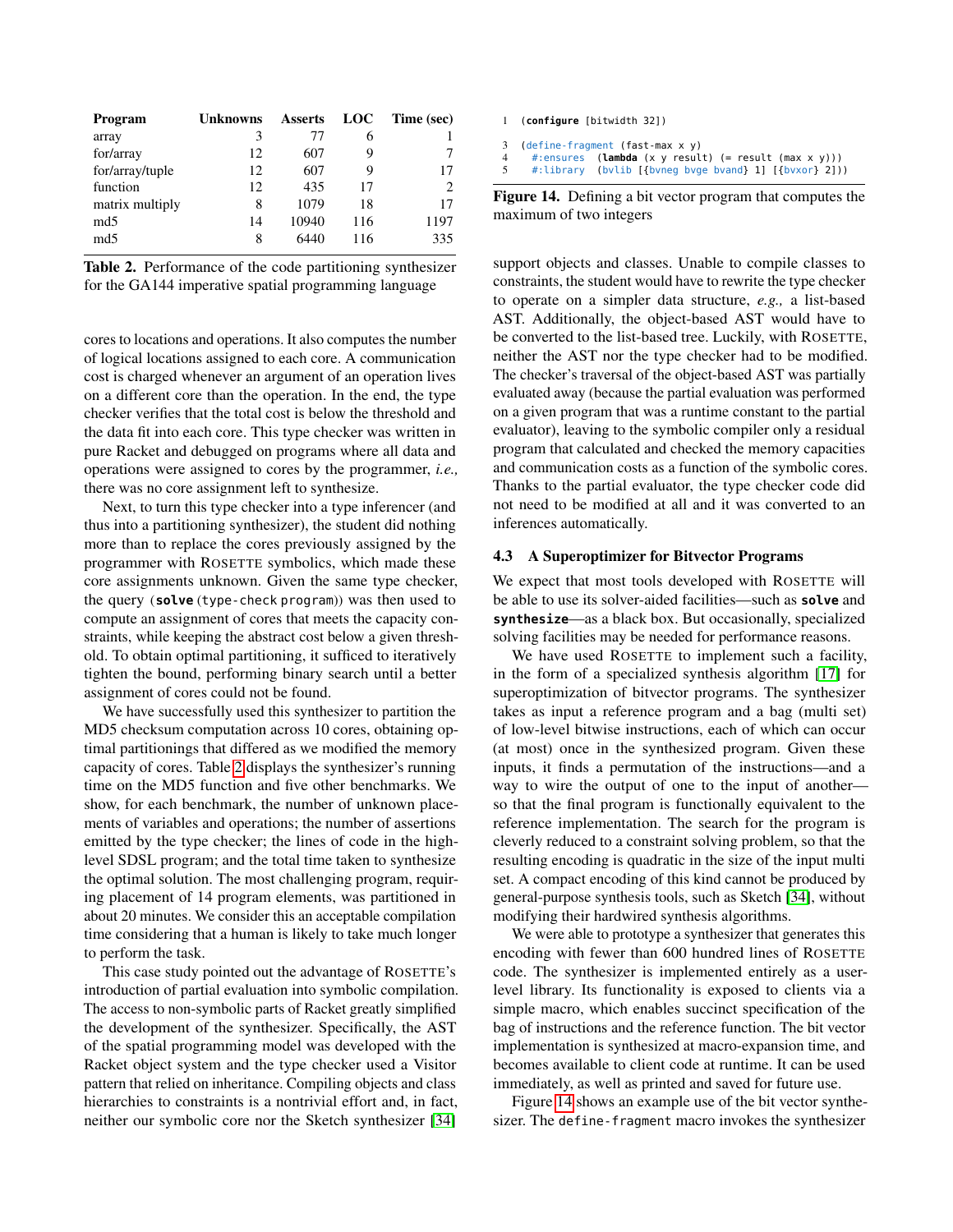(at expansion time) with the specified correctness checker and library of instructions. In our example, define-fragment is used to create a branch-free bit vector program for finding the maximum of two 32-bit integers. The synthesizer produces an implementation in 6 seconds. The implementation is bound to the variable fast-max, and it can be used like any other Racket function. The define-fragment macro also introduces the identifier fast-max-stx, which is bound to a syntactic representation of the synthesized code:

```
> (fast-max 49392 848291)
848291
> fast-max-stx
(lambda (x y)
  (let* ([t11 (bvge y x)]
          [t12 (bvneg t11)]
         [t13 (bvxor y x)][t14 (byand t13 t12)]
          [t15 (bvxor x t14)])
    t15)<sup>(</sup>
```
Our synthesizer achieves comparable performance to that reported for the Brahma tool on a set of 25 benchmarks [\[17\]](#page-15-24). Table [3](#page-14-1) shows the size of each benchmark, given as the number of lines of code, and the time taken to synthesize it. Unlike Brahma, our implementation times out after an hour on four benchmarks, which we believe is due to the use of a different solver. Nonetheless, this is considerably better than the results reported for other general-purpose synthesizers [\[17\]](#page-15-24). We are currently working on connecting ROSETTE to different backends—a project made relatively easy by the fact that ROSETTE compiles programs to simple formulas over bitvectors and booleans.

## <span id="page-14-0"></span>5. Related Work

ROSETTE builds on a rich body of prior work on solver-aided languages [\[5,](#page-15-25) [23](#page-15-0)[–25,](#page-15-26) [27,](#page-15-9) [31,](#page-16-12) [34,](#page-16-0) [35\]](#page-16-13) and symbolic evaluation [\[8,](#page-15-1) [10,](#page-15-2) [12,](#page-15-3) [15,](#page-15-4) [21,](#page-15-5) [37,](#page-16-1) [40\]](#page-16-2). Its language is most closely related to Sketch [\[34\]](#page-16-0), Kaplan [\[23\]](#page-15-0), and Rubicon [\[27\]](#page-15-9). All three are domain-specific languages: Sketch is a small, handcrafted C-like language; Kaplan is a high level functional language embedded in Scala; and Rubicon is an SDSL embedded in Ruby. ROSETTE shares some features of these languages, but it differs from each in two key aspects that enable its use as a host solver-aided language. In particular, ROSETTE supports metaprogramming (inherited from Racket), which enables easy language embedding; and it also supports all basic solver-aided queries, which enables automation of a variety of constructs in a guest SDSL.

Like Kaplan, ROSETTE is an embedded language that exposes symbolic values as first-class constructs. A distinguishing feature of Kaplan is its native support for many different types of symbolic values, including sets and maps, which are not supported natively in ROSETTE. Instead, ROSETTE programs build richer symbolic values using a small core language and a few primitive data types. But because ROSETTE tracks only a few values symbolically, it can afford to provide full symbolic support for its core language, which, like Sketch

| <b>Benchmark</b> | LOC                     | Time (sec) |
|------------------|-------------------------|------------|
| P <sub>1</sub>   | 2                       | 2.7        |
| P <sub>2</sub>   | $\overline{\mathbf{c}}$ | 2.3        |
| P3               | $\overline{c}$          | 1.9        |
| P <sub>4</sub>   | $\overline{c}$          | 2.0        |
| P <sub>5</sub>   | $\overline{c}$          | 2.0        |
| P <sub>6</sub>   | $\overline{c}$          | 1.9        |
| P7               | 3                       | 2.3        |
| P8               | 3                       | 3.2        |
| P <sub>9</sub>   | 3                       | 3.5        |
| P <sub>10</sub>  | 3                       | 2.5        |
| P11              | 3                       | 2.3        |
| P <sub>12</sub>  | 3                       | 2.4        |
| P <sub>13</sub>  | 4                       | 3.6        |
| P <sub>14</sub>  | 4                       | 2.5        |
| P <sub>15</sub>  | $\overline{4}$          | 2.6        |
| P <sub>16</sub>  | $\overline{4}$          | 3.8        |
| P <sub>17</sub>  | $\overline{4}$          | 3.6        |
| P18              | 6                       | 5.1        |
| P <sub>19</sub>  | 6                       | 11.3       |
| P <sub>20</sub>  | $\overline{7}$          | 684.2      |
| P21              | 10                      | 483.0      |
| P <sub>22</sub>  | 8                       | timeout    |
| P <sub>23</sub>  | 10                      | timeout    |
| P <sub>24</sub>  | 12                      | timeout    |
| P <sub>25</sub>  | 16                      | timeout    |

<span id="page-14-1"></span>Table 3. Performance of ROSETTE's superoptimizer on 25 bitvector benchmarks from [\[17\]](#page-15-24)

and Rubicon, includes state mutation and reasoning about both branches of a conditional that depends on a symbolic value. Neither of these are supported in Kaplan.

Unlike Sketch, ROSETTE provides a rich set of metaprogramming facilities, inherited from Racket. The access to these facilities, as well as the access to first-class symbolic values, is particularly important for development of new language constructs and facilities. This is difficult to do in a stand-alone language like Sketch without modifying its compiler. In contrast, we have been able to enrich ROSETTE with user-level libraries that implement new kinds of synthesis algorithms [\[17\]](#page-15-24) and constructs for specifying rich holes.

Rubicon's approach to symbolic evaluation implements a solver-aided semantics that is similar to the semantics of  $R_0$ (Section [3\)](#page-8-0). In particular, both  $R_0$  and Rubicon behave like their host languages (Racket and Ruby, respectively) on fully concrete programs. But Rubicon's symbolic extension to its host language is specialized for verification queries, while ROSETTE handles other queries as well.

ROSETTE's symbolic evaluation is related to that performed in other bounded verification tools such as [\[8,](#page-15-1) [10,](#page-15-2) [12,](#page-15-3) [15,](#page-15-4) [21,](#page-15-5) [37,](#page-16-1) [40\]](#page-16-2), and its angelic execution facilities are related to prior work on angelic program repair [\[28,](#page-16-3) [29,](#page-16-14) [32,](#page-16-4) [33\]](#page-16-15) and declarative execution [\[26\]](#page-15-7). Unlike these tools, however, ROSETTE does not reason symbolically about complex features of a large language, relying instead on aggressive partial evaluation. This enhances both its flexibility and scalability,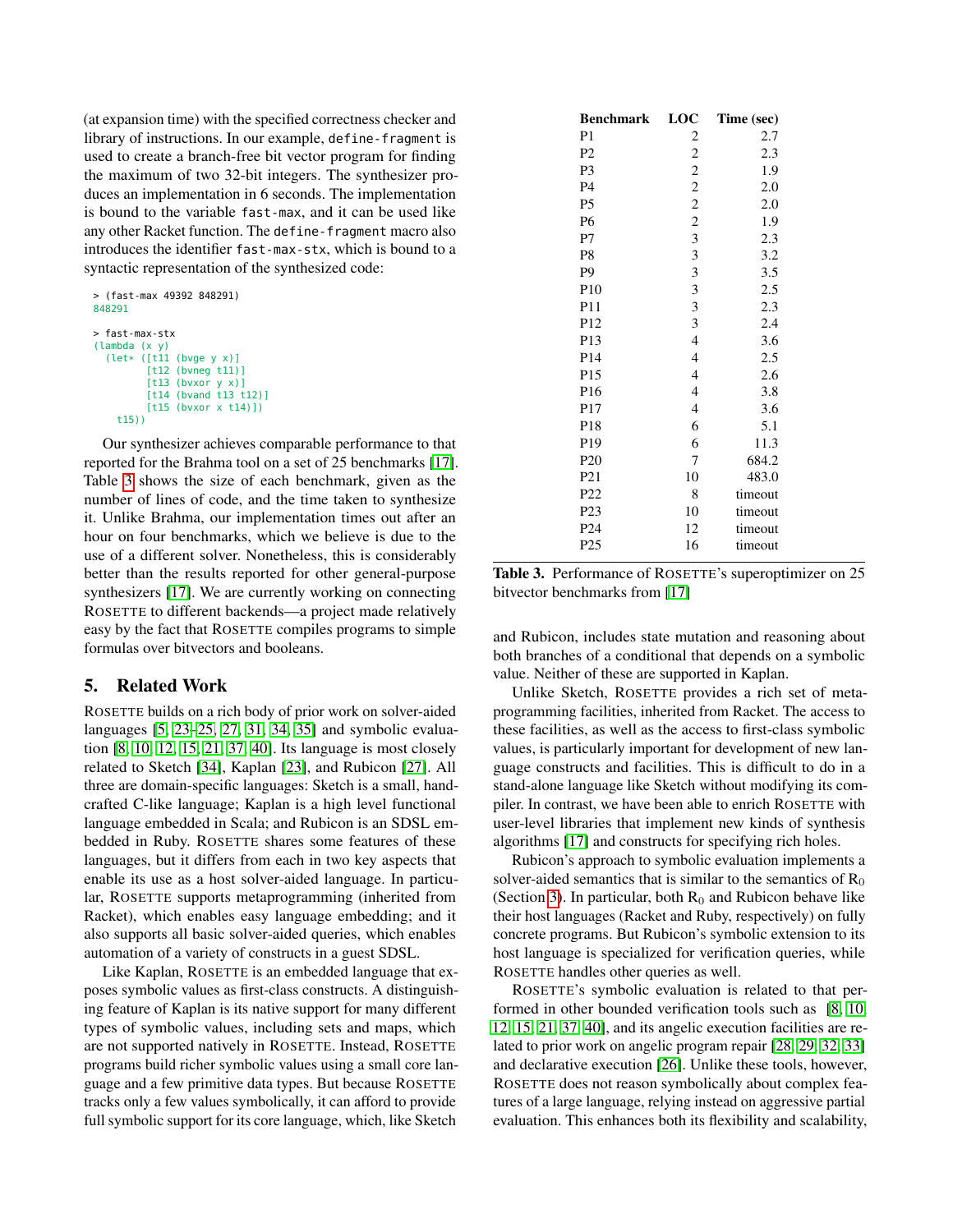and we have found it to be a powerful way to obtain many of the benefits of solver-aided programming without as much engineering effort.

## <span id="page-15-10"></span>6. Conclusion

Solver-aided languages help write programs that invoke runtime oracles, contain holes to be completed by a synthesizer, and include checks of correctness. They also help localize and repair bugs. We describe ROSETTE, an extension to Racket that includes a symbolic compiler for translating solver-aided programs into logical constraints. ROSETTE also maps the result of constraint solving back to the program, which the program can use to update program state, produce an expression, or generate other constraints. The novel advantage of ROSETTE is that it provides a relatively small symbolic core but extends the power of its language by preceding symbolic compilation with partial evaluation, which allows ROSETTE program to use any Racket constructs not compilable to constraints as long as these constructs are partially evaluated away. This architecture allowed us to construct synthesizers without changing existing interpreters and type checkers, by just making their inputs symbolic.

## Acknowledgments

This research was supported in part by awards from the Department of Energy (DE–SC0005136 and DE–FOA-0000619), National Science Foundation (NSF CCF–0916351 and NSF CCF–1139138), Samsung Electronics, UC Discovery, and Intel and Microsoft Awards to the Berkeley Universal Parallel Computing Research Center. We would also like to thank Mangpo Phothilimthana for providing the performance data on her code partitioning synthesizer, and Brandon King and Omar Rehmane for their WebSynth source code and benchmarks.

## References

- <span id="page-15-13"></span>[1] A. Aavani. Translating pseudo-boolean constraints into CNF. In *Theory and Application of Satisfiability Testing (SAT)*, 2011.
- <span id="page-15-11"></span>[2] P. A. Abdulla, P. Bjesse, and N. Eén. Symbolic reachability analysis based on SAT-solvers. In *Tools and Algorithms for Construction and Analysis of Systems (TACAS)*, 2000.
- <span id="page-15-12"></span>[3] AIGER. <fmv.jku.at/aiger/>.
- <span id="page-15-23"></span>[4] Al-Anon AR Meetings. [www.ar.al-anon.alateen.org/](www.ar.al-anon.alateen.org/alanonmeetings.htm) [alanonmeetings.htm](www.ar.al-anon.alateen.org/alanonmeetings.htm).
- <span id="page-15-25"></span>[5] M. Barnett, K. R. M. Leino, and W. Schulte. The Spec# programming system: An overview. In *Construction and Analysis of Safe, Secure and Interoperable Smart Devices (CASSIS)*, 2004.
- <span id="page-15-14"></span>[6] Berkeley Logic Synthesis and Verification Group. ABC: A system for sequential synthesis and verification. [www.eecs.](www.eecs.berkeley.edu/~alanmi/abc/) [berkeley.edu/~alanmi/abc/](www.eecs.berkeley.edu/~alanmi/abc/).
- <span id="page-15-8"></span>[7] S. Chandra, E. Torlak, S. Barman, and R. Bodik. Angelic debugging. In *Intl. Conf. on Software Engineering (ICSE)*, 2011.
- <span id="page-15-1"></span>[8] E. Clarke, D. Kroening, and F. Lerda. A tool for checking ANSI-C programs. In *Tools and Algorithms for the Construction and Analysis of Systems (TACAS)*, 2004.
- <span id="page-15-18"></span>[9] G. Dennis. *A relational framework for bounded program verification*. PhD thesis, Massachusetts Institute of Technology, 2009.
- <span id="page-15-2"></span>[10] G. Dennis, F. S.-H. Chang, and D. Jackson. Modular verification of code with SAT. In *Intl. Symp. on Software Testing and Analysis (ISSTA)*, 2006.
- <span id="page-15-19"></span>[11] G. Dennis, F. S.-H. Chang, and D. Jackson. Modular verification of code with SAT. In *Intl. Symp. on Software Testing and Analysis (ISSTA)*, 2006.
- <span id="page-15-3"></span>[12] J. Dolby, M. Vaziri, and F. Tip. Finding bugs efficiently with a SAT solver. In *Foundations of Software Engineering (FSE)*, 2007.
- <span id="page-15-17"></span>[13] M. Felleisen. *The Calculi of Lambda-v-CS Conversion: A Syntactic Theory of Control and State in Imperative Higher-Order Programming Languages*. PhD thesis, Indiana University, 1987.
- <span id="page-15-16"></span>[14] M. Felleisen, R. B. Findler, and M. Flatt. *Semantics Engineering with PLT Redex*. The MIT Press, 1st edition, 2009. ISBN 0262062755, 9780262062756.
- <span id="page-15-4"></span>[15] J. Galeotti, N. Rosner, C. Pombo, and M. Frias. Analysis of invariants for efficient bounded verification. In *Intl. Symp. on Software Testing and Analysis (ISSTA)*, 2010.
- <span id="page-15-20"></span>[16] J. P. Galeotti. *Software Verification Using Alloy*. PhD thesis, University of Buenos Aires, 2010.
- <span id="page-15-24"></span>[17] S. Gulwani, S. Jha, A. Tiwari, and R. Venkatesan. Synthesis of loop-free programs. In *Programming Language Design and Implementation (PLDI)*, 2011.
- <span id="page-15-22"></span>[18] IMDb Top 250 movies. <www.imdb.com/chart/top>.
- <span id="page-15-21"></span>[19] iTunes Top 100 Songs. [www.apple.com/itunes/charts/](www.apple.com/itunes/charts/songs/) [songs/](www.apple.com/itunes/charts/songs/).
- <span id="page-15-15"></span>[20] P. Jackson and D. Sheridan. Clause form conversions for boolean circuits. In *Theory and Application of Satisfiability Testing (SAT)*, 2005.
- <span id="page-15-5"></span>[21] JavaPathFinder. <babelfish.arc.nasa.gov/trac/jpf/>.
- <span id="page-15-6"></span>[22] M. Jose and R. Majumdar. Bug-Assist: assisting fault localization in ansi-c programs. In *Computer Aided Verification (CAV) verification*, 2011.
- <span id="page-15-0"></span>[23] A. S. Köksal, V. Kuncak, and P. Suter. Constraints as control. In *Principles of Programming Languages (POPL)*, 2012.
- [24] K. R. M. Leino. Dafny: an automatic program verifier for functional correctness. In *Logic for Programming, Artificial Intelligence, and Reasoning (LPAR)*, 2010.
- <span id="page-15-26"></span>[25] K. R. M. Leino and P. Rümmer. A polymorphic intermediate verification language: Design and logical encoding. In *Tools and Algorithms for the Construction and Analysis of Systems (TACAS)*, 2010.
- <span id="page-15-7"></span>[26] A. Milicevic. Executable specifications for Java programs. Master's thesis, Massachusetts Institute of Technology, 2010.
- <span id="page-15-9"></span>[27] J. P. Near and D. Jackson. Rubicon: bounded verification of web applications. In *Foundations of Software Engineering (FSE)*, 2012.